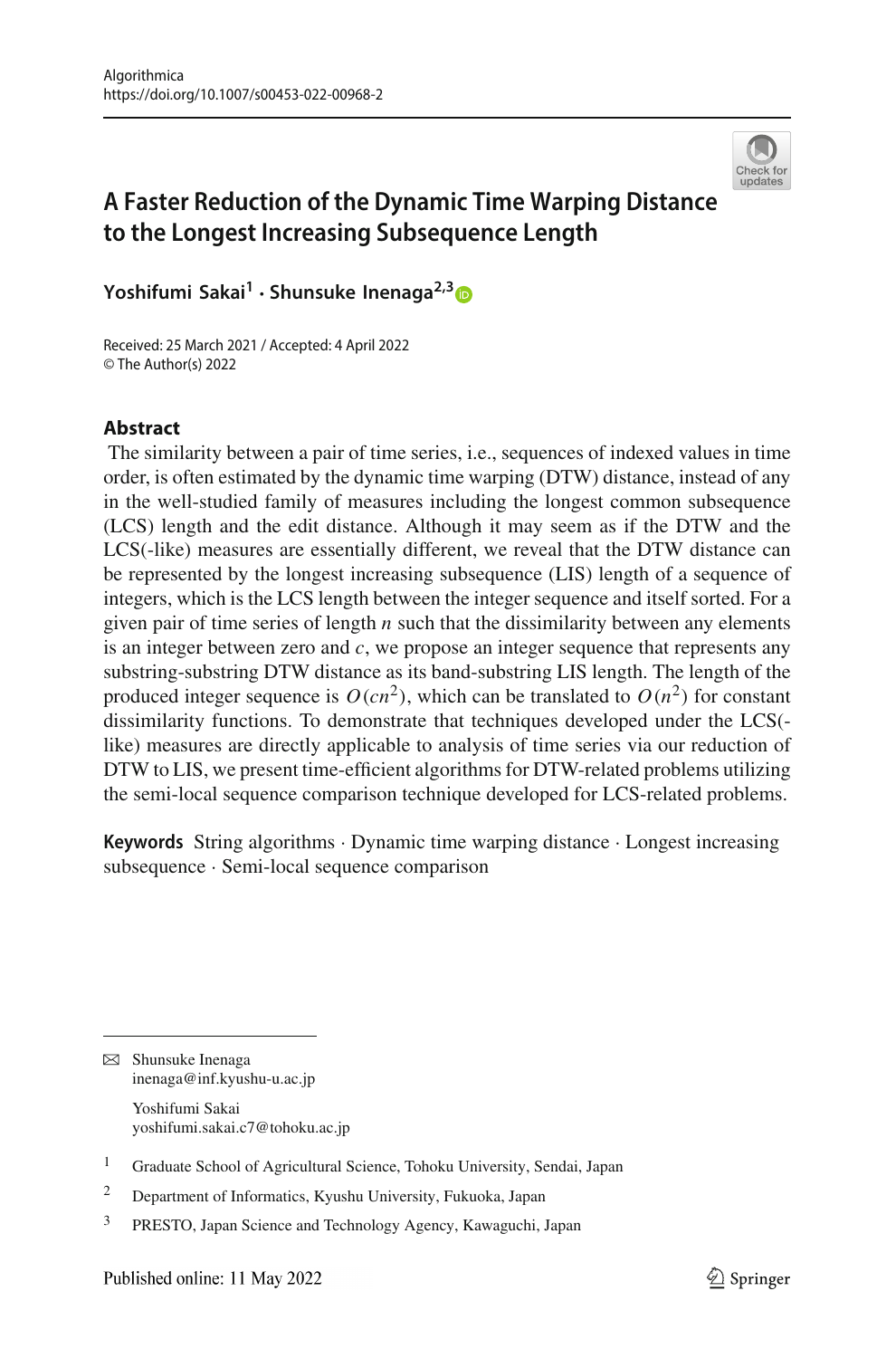### **1 Introduction**

A time series is a sequence of discrete objects which are indexed in time order. Due to the recent developments of sensing technologies and semi-automated M2M communications, a vast amount of time series data has been rapidly produced in industrial, financial, medical, and scientific domains.

The most fundamental task in time series data analytics is to compare time series sequences, and to extract their similarities. The *dynamic time warping* (*DTW*) distance is a fundamental method to compute a similarity between two time series that may vary in speed. It is essentially composed of computing an optimal one-to-many alignment of two time series. Considering one-to-many mappings allows for dynamic shifts of time points, and it has made DTW one of the most successful algorithms in all areas of algorithms. Indeed, not only is DTW widely utilized in time series data analysis [\[21\]](#page-14-0), but also DTW has been extended to a wide range of other applications including image processing [\[22](#page-14-1)], hand writing matching [\[27\]](#page-14-2), sign language recognition [\[14](#page-14-3)], music retrieval [\[13](#page-14-4)], robotics [\[15,](#page-14-5) [16](#page-14-6)], trajectory data analysis [\[12,](#page-14-7) [30](#page-14-8)], speech recognition [\[19](#page-14-9), [26](#page-14-10)], and many others.

Consider two time series sequences *A* and *B*. For the time being, let us assume for simplicity that  $|A|=|B|=n$ . There is a fundamental dynamic programming algorithm that computes the DTW distance, together with an alignment achieving the distance, between *A* and *B* in  $O(|A||B|) = O(n^2)$  time and space [\[26\]](#page-14-10). While it is possible to reduce the space-requirement of this dynamic programming method to  $O(n)$ by applying Hirschberg's divide-and-conquer algorithm [\[9](#page-14-11)], no strongly sub-quadratic time algorithm for computing the DTW distance is known. This is supported by the conditional lower bound such that, unless the Strong Exponential Time Hypothesis (SETH) is false, there is no  $O(n^{2-\epsilon})$ -time algorithm for any  $\epsilon > 0$  that computes the exact value of the DTW distance of two given sequences over 5-letter alphabets [\[1,](#page-14-12) [2](#page-14-13)]. Later, the same conditional lower bound was shown for 3-letter alphabets in the case where the cost function *d* satisfies  $d(a, b) = 1$  for any pair *a*, *b* of letters [\[17](#page-14-14)].

On the practical side, a number of fast heuristic algorithms for DTW have been proposed by the database community (see [\[31\]](#page-15-0) for a survey). These algorithms typically output approximated values for the DTW distance which in many cases suffice for practical purposes, but, lack theoretical guarantees.

Unlike other sequence comparison measures such as longest common subsequences (LCS) and edit distance, DTW is not a one-to-one/zero alignment. In addition, the underlying grid graph for DTW is vertex-weighted, while those for LCS and edit distance are edge-weighted. Despite these different natures of DTW from those of LCS and edit distance, interestingly, computing LCS and weighted edit distance of two sequences of length *n* can be reduced to computing DTW of two sequences of length  $O(n)$  [\[1,](#page-14-12) [17\]](#page-14-14). Thus, computing the exact DTW distance is at least as hard as for computing LCS and (weighted) edit distance. On the other hand, it is not known whether computing DTW can be reduced to computing LCS or (weighted) edit distance. These are most probably why finding an efficient algorithm for the exact DTW distance is rather challenging, and quite intriguing. Indeed, the first weakly sub-quadratic time algorithm for the DTW distance, which runs in  $O(n^2 \log \log \log n / \log \log n)$  time,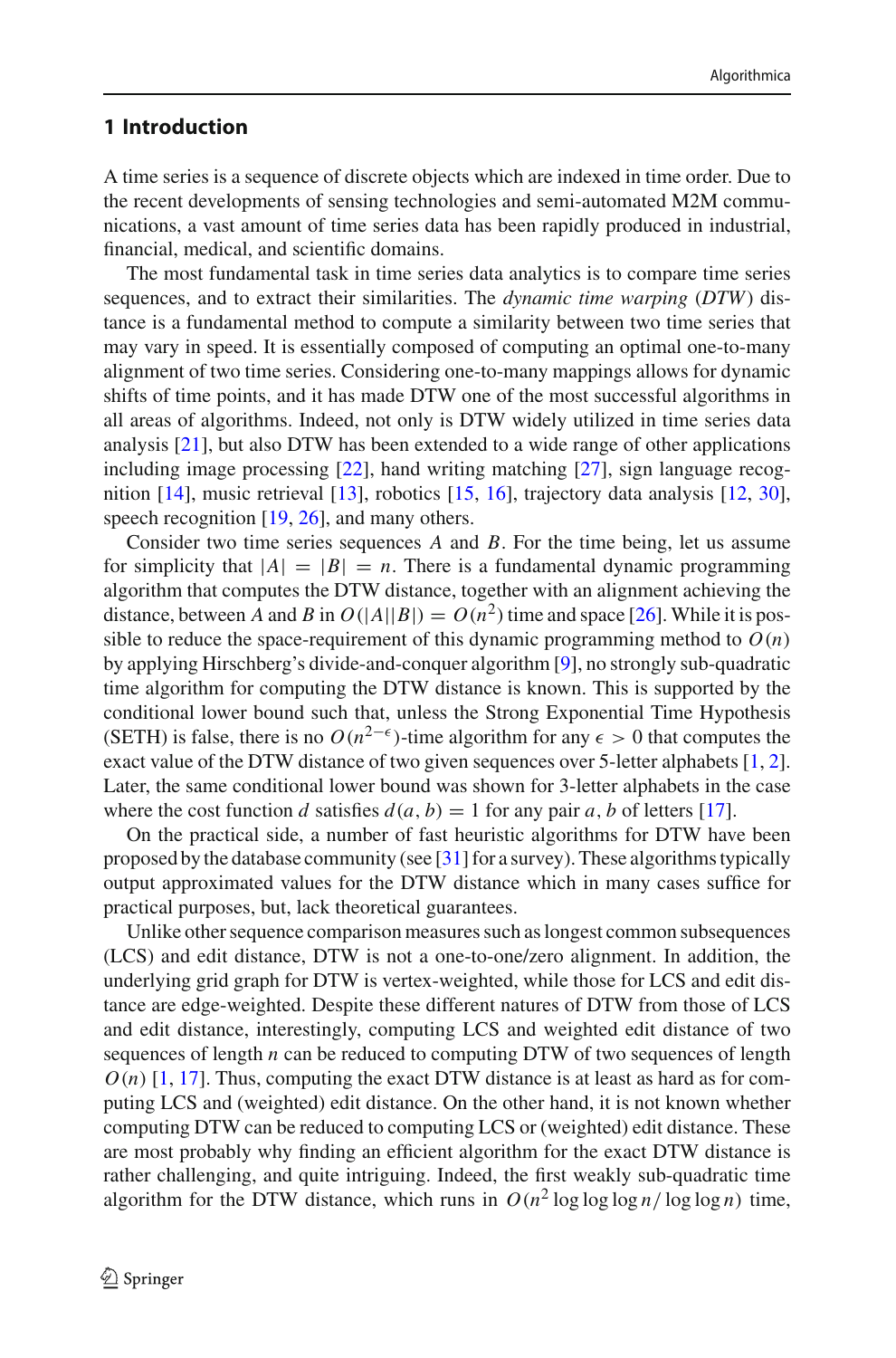was only recently discovered [\[7\]](#page-14-15), after 40 years from the seminal paper [\[26\]](#page-14-10). More recently, the running time has been improved to  $O(n^2/\log \log n)$  [\[8](#page-14-16)].

A few DTW algorithms whose running times depend on other parameters are also known: Hwang and Gelfand [\[10\]](#page-14-17) showed how to compute the DTW distance in  $O((s +$  $t$ )*n*) time, where *s* and *t* denote the number of non-zero values in *A* and *B*, respectively. For the case where the minimum non-zero distance is one, Kuszmaul [\[17](#page-14-14)] proposed an algorithm for computing the DTW distance in  $O(nu)$  time, where *u* denotes the DTW distance between *A* and *B*. Very recently, Froese et al. [\[6](#page-14-18)] presented a run-lengthencoding (RLE) based algorithm which computes the DTW distance in  $O(kn + \ell m)$ time, where  $m = |A|, n = |B|$ , and k and l are respectively the RLE sizes of A and B. In the case where  $k \in O(\sqrt{m})$  and  $\ell \in O(\sqrt{n})$ , their algorithm runs in  $O(k^2 \ell + \ell^2 k)$ time.

When *A* and *B* are both binary sequences, it is known that the DTW distance can be computed in  $O(n^{1.87})$  time [\[1\]](#page-14-12). There are other DTW algorithms for binary sequences, running in  $O(st)$  time [\[11,](#page-14-19) [20](#page-14-20)], or in  $O(k\ell)$  time [\[5](#page-14-21)]. Very recently, a surprising  $O(n)$ -time solution has been proposed for computing the DTW distance of binary sequences [\[18](#page-14-22)]. In the same paper [18], an  $O((k + \ell) \log(k + \ell))$ -time solution was also proposed for the DTW distance of binary sequences.

#### **1.1 Reducing DTW to LIS**

In a previous version of this paper  $[25]$  $[25]$  we presented a new approach for computing the DTW distance, based on a reduction to the *longest increasing subsequence* (*LIS*) problem.

Of many variants of DTW distance between *A* and *B* with respect to the dissimilarity between the value *a* at any position *i* in *A* and the value *b* at any position *j* in *B*,  $d(a, b) = |a - b|$  or  $d(a, b) = (a - b)^2$  seems most typically used. We here adopt a general dissimilar function  $d_{A,B}(a, b)$ , instead of such a specific function, but use a standard convention that the value  $d_{A,B}(a, b)$  is rounded to an integer between 0 and some positive integer *c*.

In [\[25](#page-14-23)] the authors presented how the problem of computing the DTW distance between *A* and *B* can be reduced to computing the LIS of a sequence of  $O(c^2mn)$ integers, in  $O(c^2mn)$  time and space, where  $m = |A|$  and  $n = |B|$ . The merit of this method is that it allows us to perform efficient *semi-local sequence comparison* [\[28\]](#page-14-24) between contiguous subsequences of *A* and *B* based on the DTW metric, which further permits us several sophisticated comparisons of the two input sequences in  $O(c^2n^2 polylog(n))$  time assuming  $m = n$ .(More detailed description of these problems and their solutions will be given later in this paper). We remark that a direct application of the standard DP requires  $O(n^3)$  time for these comparisons.

For long sequences with large *m* and *n*, the value of *c* is often negligibly small and thus can be regarded as a constant in many cases. In particular,  $c = 1$  always holds for binary time series such as spike trains and sensor event sequences. In these cases, the DTW distance is represented by the LIS length of an integer sequence of length  $O(mn)$ , or  $O(n^2)$  when  $m = n$ .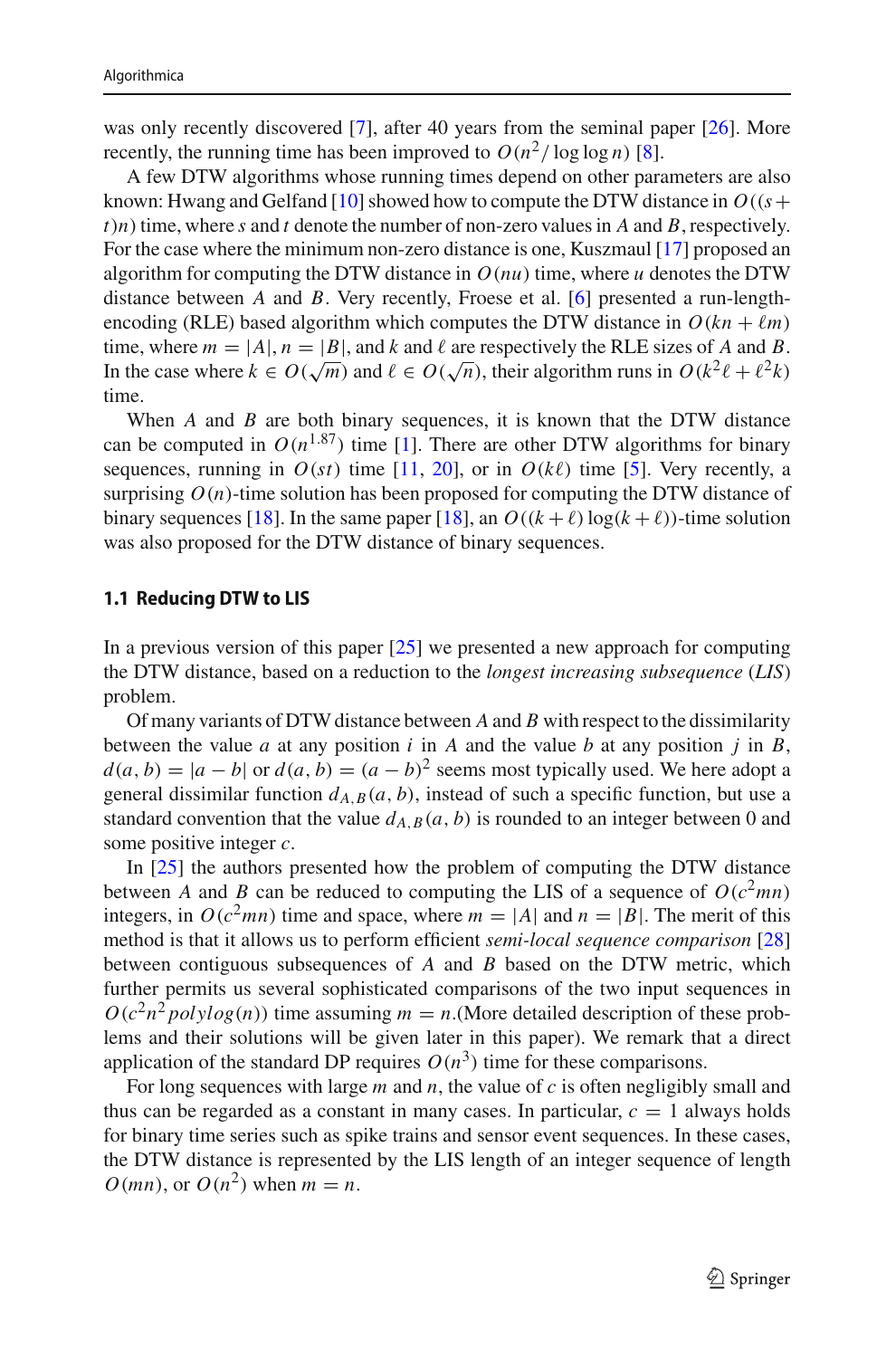On the other hand, for some applications where  $c$  is a relatively large constant, the  $c^2$  overhead in the  $O(c^2mn)$  complexity may become problematic. Thus, whether one can reduce this  $c^2$  factor has been an intriguing and important question.

#### **1.2 Our Contribution**

In the first part of this paper, we present a new, more efficient reduction technique of DTW to LIS. The main part of our new reduction is to somehow redefine the DTW distance between any contiguous subsequences of *A* and *B* as the maximum possible weight of a restricted increasing subsequences of a sequence of *O*(*mn*) integers each weighted by an integer between 0 and *c*, where *m* and *n* are the lengths of *A* and *B*, respectively. This weighted integer sequence is transformed into a sequence of *O*(*cmn*) unweighted integers, which essentially has the same property as the weighted sequence, in a straightforward way. This permits us to speed-up the reduction by a factor of *c*, compared to the previous approach [\[25](#page-14-23)].

For simplicity, assume  $m \le n$ . While our new  $O(cn^2)$  reduction is still less timeand space-efficiently than the classical  $O(n^2)$  dynamic programming method, our new reduction also permits us efficient *semi-local sequence comparison* with DTW as in [\[25](#page-14-23)]. The semi-local sequence comparison problem was first considered by Tiskin [\[28\]](#page-14-24) with LCS. The task for our case is to preprocess input strings *A* and *B* to construct a data structure supporting  $O(n^2)$  queries of the DTW distance of any pair of either a prefix of one of *A* and *B* and a suffix of the other, or a contiguous subsequence of one and the entire sequence of the other. There are two naïve solutions for this problem: The first naïve solution NS1 is to store the input strings *A* and *B* with  $O(n)$  space and to apply the dynamic programming method upon query using  $O(n^2)$  time each. The second naïve solution NS2 is to precompute a lookup table of  $O(n^2)$  space which explicitly stores all the answers for all possible  $O(n^2)$  queries, allowing for answering each query in  $O(1)$  time. Suppose that *c* can be treated as a constant independent of *n* (and of *m*). Compared to NS1, our  $O(n^2)$ -space data structure supporting *O*(*polylog*(*n*))-time queries achieve exponential speed-up for answering semi-local DTW distance queries, at the sacrifice of quadratic space usage. Compared to NS2, our  $O(polylog(n))$ -time queries are slower than  $O(1)$ -time queries of NS2. However, a naïve application of the dynamic programming method needs  $O(n^3)$  preprocessing time to compute the lookup table of NS2, while our data structure can be built in faster  $O(n^2 polylog(n))$  time. To summarize, our method leads to a non-trivial time-space trade-off for this semi-local sequence comparison problem with DTW.

We further emphasize that, despite the different nature of DTW from that of LCS or edit distance noted previously, our reduction of DTW to LIS allows us to apply Tiskin's semi-local sequence comparison technique, originally developed for LCSrelated problems, directly to DTW-related problems. As such applications, we present time-efficient algorithms for the *circular DTW distance*, *square root DTW distance*, and *periodic DTW distance* problems, which can arise in time series data analysis.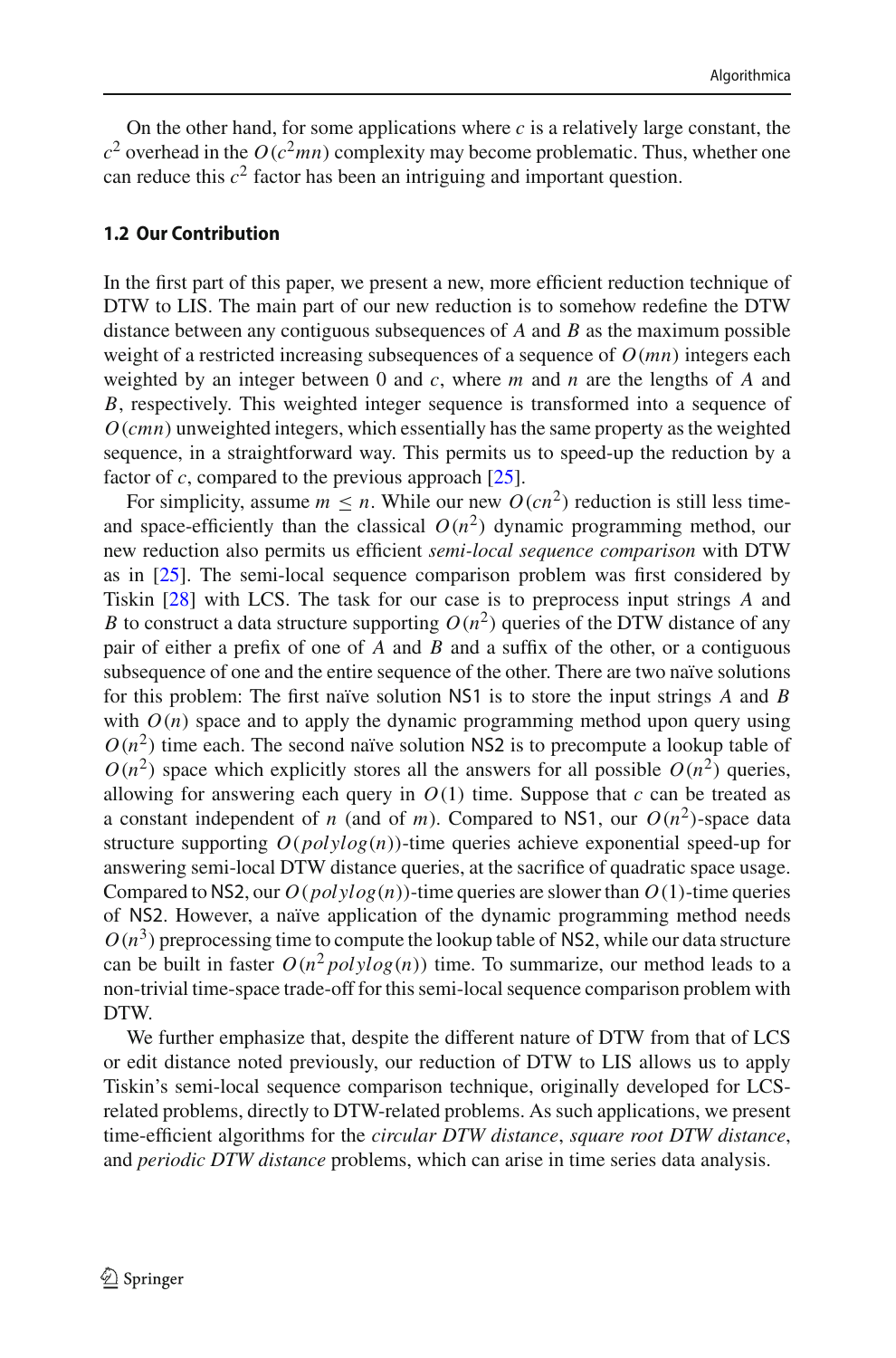

<span id="page-4-0"></span>**Fig. 1 a** An example of the table of the dissimilarities  $d_{A,B}(i, j)$  with  $|A| = |B| = 4$  and an alignment  $P = (2, 1) \circ (2, 2) \circ (3, 2) \circ (4, 3)$  achieving the DTW distance between  $A[2:4]$  and  $B[1:3]$ , which is indicated by a polygonal line; **b** The weights  $w(q)$  for elements *q* in sequence  $R_{A,B}$  for the same dissimilarity function  $d_{A,B}$  as (**a**) with  $c = 4$ , where each boxed integer represents  $w(r(i, j)) (= c - d_{A,B}(i, j))$ , each encircled integer represents  $w(\tilde{r}(i, j)) (= c)$ , and sequence  $\hat{P} = r(2, 1) \circ r(2, 2) \circ r(3, 2) \circ \tilde{r}(4, 3) \circ r(4, 3)$ for the same *P* as **a** is indicated by a polygonal line

# **2 Preliminaries**

For any sequences *S* and *T* , let *S* ◦ *T* denote the concatenation of *S* followed by *T* . For any sequence *S*, we use |*S*| to denote the length of *S* and *S*[*i*] with  $1 \le i \le |S|$ to denote the *i*th element of *S*, so that  $S = S[1] \circ S[2] \circ \cdots \circ S[|S|]$ . A subsequence of a sequence *S* is obtained from *S* by deleting zero or more elements at any position not necessarily contiguous, i.e.,  $S[i_1] \circ S[i_2] \circ \cdots \circ S[i_\ell]$  with  $1 \leq \ell \leq |S|$  and  $1 \leq i_1 < i_2 < \cdots < i_\ell \leq |S|$ . Any subsequence  $S[i_{\vdash}] \circ S[i_{\vdash} + 1] \circ \cdots \circ S[i_{\vdash}]$  with  $1 \leq i_{\text{+}} \leq i_{\text{+}} \leq |S|$  is called contiguous and denoted by  $S[i_{\text{+}} : i_{\text{+}}]$ . A prefix (resp. suffix) of *S* is a contiguous subsequence  $S[i_{\vdash} : i_{\dashv}]$  with  $i_{\vdash} = 1$  (resp.  $i_{\dashv} = |S|$ ).

A *time series* is a nonempty finite sequence. For any pair of time series *A* and *B* and any pair of their elements  $A[i]$  and  $B[j]$ , let  $d_{A,B}(i, j)$  denote a nonnegative integer that represents the *dissimilarity* of  $A[i]$  and  $B[j]$ . An *alignment* of  $A[i]$ :  $i \in [i]$  and *B*[ $j_{\vdash}$ :  $j_{\dashv}$ ] is a sequence  $P = (i_1, j_1) \circ (i_2, j_2) \circ \cdots \circ (i_{|P|}, j_{|P|})$  of index pairs such that  $(i_1, j_1) = (i_+, j_+), (i_k, j_k)$  with  $2 \le k \le |P|$  is one of  $(i_{k-1} + 1, j_{k-1} + 1)$ ,  $(i_{k-1} + 1, j_{k-1}),$  or  $(i_{k-1}, j_{k-1} + 1),$  and  $(i_{|P|}, j_{|P|}) = (i_{-1}, j_{-1}).$  The *discrepancy*  $d_{A,B}(P)$  of this alignment *P* is defined as the sum of the dissimilarity  $d_{A,B}(i_k, j_k)$ over all indices *k* with  $1 \leq k \leq |P|$ . The *dynamic time warping (DTW) distance* between  $A[i_{+} : i_{-}]$  and  $B[j_{+} : j_{-}]$  is defined as the minimum of the discrepancy  $d_{A,B}(P)$  over all alignments *P* of  $A[i] \in [i]$  and  $B[j] \in [j]$ . See Fig. [1a](#page-4-0), in which a concrete example of the dissimilar function  $d_{A,B}$  and an alignment *P* achieving the DTW distance are presented.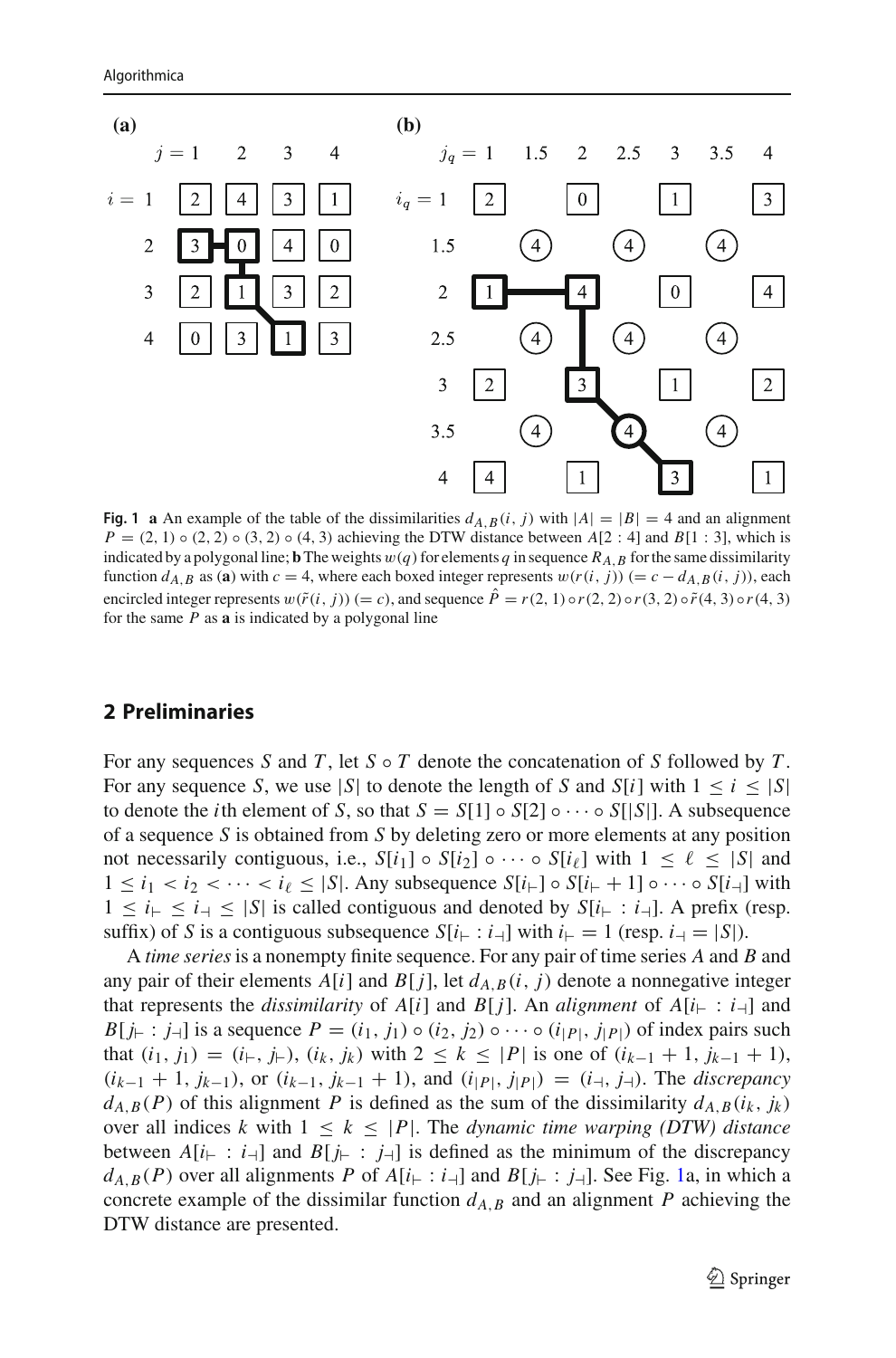For any sequence *S* of integers, a subsequence of *S* is *increasing*, if any element of the subsequence other than the last one is less than the succeeding element. Any increasing subsequence *S'* of *S* is  $[h_{\vdash}: h_{\dashv}]$ -*banded*, if *S'* consists only of integers in the range from  $h_{\vdash}$  to  $h_{\dashv}$ . Any increasing subsequence *T* of *S* is *maximal*, if *T* is the only increasing subsequence of *S* that has *T* itself as its subsequence. The *longest increasing subsequence (LIS) length* of *S* is the maximum of |*T* | over all increasing subsequences *T* of *S*. Any increasing subsequence of *S* that achieves the LIS length of *S* is called an *LIS* of *S*. The LIS problem introduced above can naturally be generalized for the case where each integer *s* in *S* is weighted by a non-negative integer  $w(s)$  as follows. The *heaviest increasing subsequence (HIS) weight* of *S* is defined as the maximum of  $w(T)$  over all increasing subsequence T of S, where  $w(T)$  denotes the sum of  $w(s)$  over all integers *s* in *T*. Any increasing subsequence of *S* that achieves the HIS weight of *S* is called an *HIS* of *S*. Note that there is at least an HIS that is maximal, due to the non-negativity of  $w(s)$ .

#### <span id="page-5-0"></span>**3 Reduction**

Let *A* and *B* be arbitrary time series, and let *c* be the maximum of  $d_{A,B}(i, j)$  over all index pairs  $(i, j)$  with  $1 \le i \le |A|$  and  $1 \le j \le |B|$ . This section designs the DTW distance sequence  $S_{A,B}$  for time series *A* and *B*, which is a sequence of  $O(c|A||B|)$ integers that can be used to determine the DTW distance between any pair of  $A[i_{\vdash} : i_{\dashv}]$ and  $B[j_{\vdash} : j_{\dashv}]$  as the  $[h_{\vdash} : h_{\dashv}]$ -banded LIS length of  $S_{A,B}[g_{\vdash} : g_{\dashv}]$  for certain indices  $g_{\vdash}, g_{\dashv}, h_{\vdash},$  and  $h_{\dashv}.$ 

To define the DTW distance sequence *SA*,*<sup>B</sup>* for *A* and *B*, we first reduce the DTW distance problem to the HIS problem, and then to the LIS problem. The outline is as follows.

The reduction of the DTW distance problem to the HIS problem is done by introducing a sequence  $R_{A,B}$  of  $|A||B| + (|A| - 1)(|B| - 1)$  weighted integers, which are

- − integers  $r(i, j)$  for all index pairs  $(i, j)$  with  $1 \le i \le |A|$  and  $1 \le j \le |B|$ , each weighted by  $c - d_{A,B}(i, j)$ , and
- integers  $\tilde{r}(i, j)$  for all index pairs  $(i, j)$  with  $2 \le i \le |A|$  and  $2 \le j \le |B|$ , each weighted by *c*.

For any element *q* in  $R_{A,B}$ , let  $i_q = i$  and  $j_q = j$ , if  $q = r(i, j)$ , and for convenience, let  $i_q = i - 0.5$  and  $j_q = j - 0.5$ , if  $q = \tilde{r}(i, j)$ . For any alignment *P* of  $A[i_{\vdash}: i_{\dashv}]$  and  $B[j_{\vdash}: j_{\dashv}]$ , let  $\hat{P}$  denote the sequence obtained from P by replacing each element  $(i_k, j_k)$  with  $2 \le k \le |P|$  and  $(i_k, j_k) = (i_{k-1}+1, j_{k-1}+1)$  by  $\tilde{r}(i, j) \circ r(i, j)$ and each other element  $(i_k, j_k)$  by  $r(i, j)$ . Hence, for any consecutive elements *q* and *q'* in  $\hat{P}$ , all of  $i_q \le i_{q'}$ ,  $j_q \le j_{q'}$ , and  $(i_{q'}-i_q)+(j_{q'}-j_q) = 1$  hold. From this observation, the length of  $\hat{P}$  is  $|A[i_{+} : i_{-1}]| + |B[j_{+} : j_{-}]| + 1$ , and hence the sum of the weight  $w(q)$ over all integers *q* in  $\hat{P}$  is equal to  $c(|A[i_{+}:i_{-}]] + |B[j_{+}:j_{-}]] + 1 - d_{A,B}(P)$ . See Fig. [1b](#page-4-0), in which the weights  $w(q)$  for all elements *q* in  $R_{A,B}$  for the same dissimilarity function  $d_{A,B}$  as (a) and sequence  $\hat{P}$  for the same alignment *P* as (a) are presented. We will carefully define  $R_{A,B}$  by specifying an integer value and occurrence position for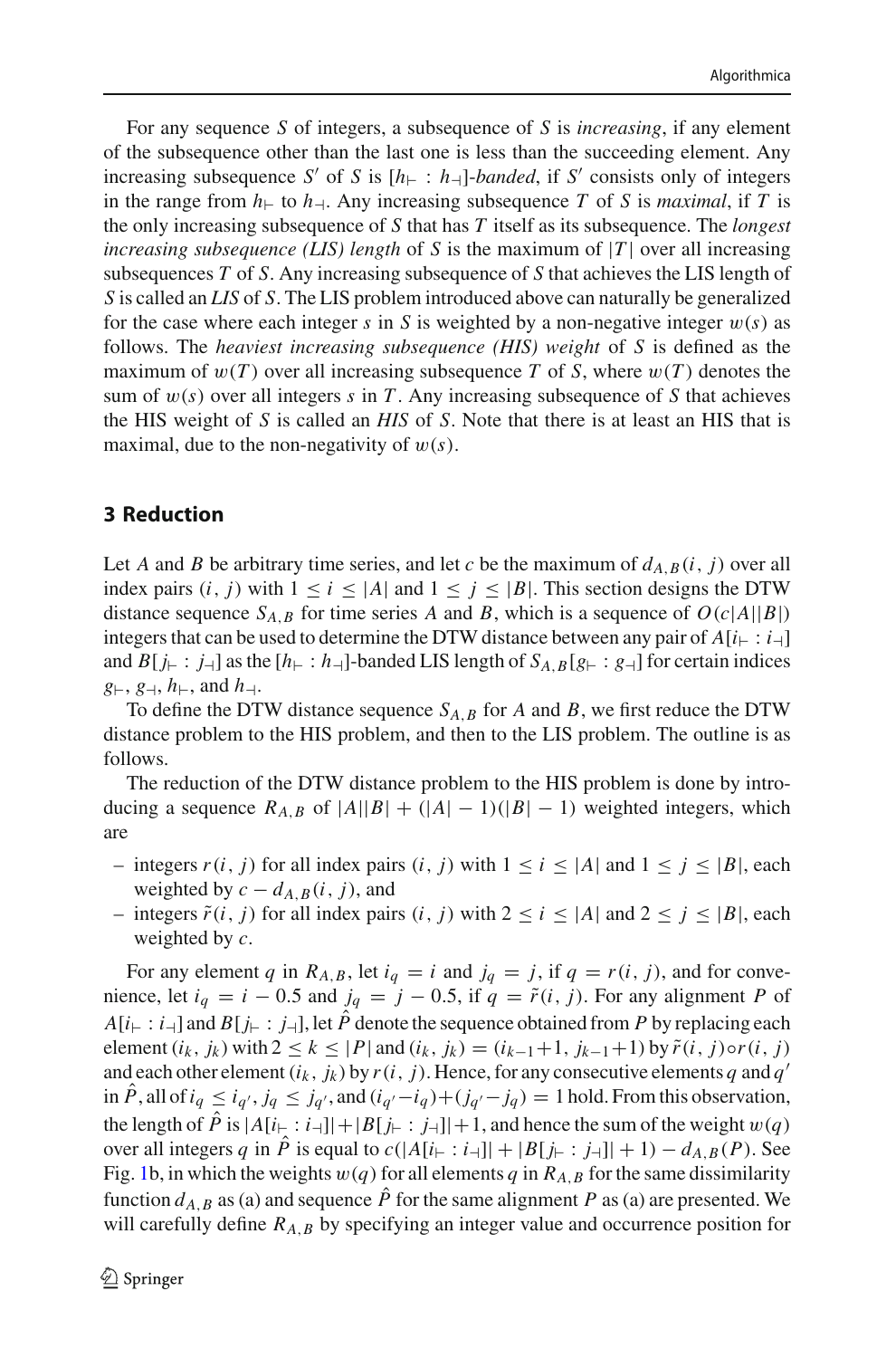each element *q* in  $R_{A,B}$  so that any alignment of  $A[i_{\vdash}:i_{\dashv}]$  and  $B[i_{\vdash}:j_{\dashv}]$  represents an  $[r(i_{\vdash}, j_{\vdash}) : r(i_{\dashv}, j_{\dashv})]$ -banded maximal increasing subsequence of  $R_{A,B}[f_{\vdash}: f_{\dashv}],$ and vice versa. This immediately implies that  $c(|A[i_{\text{r}} : i_{\text{r}}]| + |B[i_{\text{r}} : j_{\text{r}}]| + 1)$  minus the  $[r(i_{\vdash}, j_{\vdash}) : r(i_{\dashv}, j_{\dashv})]$ -banded HIS weight of  $R_{A,B}[f_{\vdash}: f_{\dashv}]$  represents the DTW distance between  $A[i] \colon i \to []$  and  $B[j] \colon j \to []$ .

The DTW distance sequence  $S_{A,B}$ , which consists of unweighted integers, will be defined by blowing up each integer in *RA*,*<sup>B</sup>* based on its weight in a straightforward manner.

#### **3.1 Reduction of the DTW Distance Problem to the HIS Problem**

According to the outline explained above, we reduce the DTW distance problem for the dissimilarity function  $d_{A,B}$  to the HIS problem for weighted integer sequence  $R_{A,B}$ by appropriately assigning an integer value and occurrence position to each element *q* in *RA*,*B*.

For any element *q* in  $R_{A,B}$ , let  $f(q)$  denote the index such that  $R_{A,B}[f(q)] = q$ . For simplicity, we sometimes use  $f(i, j)$  to denote  $f(r(i, j))$ .

As  $R_{A,B}$ , we adopt the one such that each element appears in the "row-wise forwardbackward-alternating" order on the grid arrangement shown in Fig. [1a](#page-4-0) and each element is the integer that indicates its rank in the "column-wise forward-backward-alternating" order shown in Fig. [1b](#page-4-0). More formally, we define  $f(q)$ ,  $q$ , and  $w(q)$  for any element  $q$  in  $R_{A,B}$  as follows (see also Fig. [2c](#page-7-0) for a concrete example).

<span id="page-6-0"></span>**Definition 1** For any index pair  $(i, j)$  with  $1 \le i \le |A|$  and  $1 \le j \le |B|$ , let  $f(r(i, j)) = (i - 1)(2|B| - 1) + j,$   $r(i, j) = (j - 1)(2|A| - 1) + i$ , and  $w(r(i, j)) =$ *c* − *d*<sub>*A*,*B*</sub>(*i*, *j*). For any index pair (*i*, *j*) with 2 ≤ *i* ≤ |*A*| and 2 ≤ *j* ≤ |*B*|, let  $f(\tilde{r}(i, j)) = (i - 1)(2|B| - 1) - j + 2$ ,  $\tilde{r}(i, j) = (j - 1)(2|A| - 1) - i + 2$ , and  $w(\tilde{r}(i, j)) = c.$ 

The correctness of our definition of  $R_{A,B}$  is guaranteed from the following two lemmas. The first lemma presents what condition *RA*,*<sup>B</sup>* should satisfy and the second lemma claims that *RA*,*<sup>B</sup>* satisfies the condition.

<span id="page-6-1"></span>**Lemma 1** *Suppose that a subsequence*  $q \circ q'$  *of*  $R_{A,B}$  *is a maximal increasing subsequence of*  $R_{A,B}[f(q) : f(q')]$  *if and only if all of*  $\lceil i_q \rceil \leq i_{q'}$ ,  $\lceil j_q \rceil \leq j_{q'}$ , and  $(i_{q'} - i_q) + (j_{q'} - j_q) = 1$  *hold. Then a subsequence* Q of  $R_{A,B}$  *is an* [ $r(i_{\vdash}, j_{\vdash})$  :  $r(i_{\uparrow}, j_{\uparrow})$ ]-banded maximal increasing subsequence of  $R_{A,B}[f(i_{\uparrow}, j_{\uparrow}) : f(i_{\uparrow}, j_{\uparrow})]$  if *and only if*  $Q = \hat{P}$  *for some alignment*  $P$  *of*  $A[i_{\vdash} : i_{\dashv}]$  *and*  $B[j_{\vdash} : j_{\dashv}]$ *.* 

*Proof* Since  $R_{A,B}[f(i_{+}, j_{+})] = r(i_{+}, j_{+})$  and  $R_{A,B}[f(i_{+}, j_{+})] = r(i_{+}, j_{+})$ , it is easy to verify that a subsequence *Q* of  $R_{A,B}$  is an  $[r(i_{\vdash}, j_{\vdash}) : r(i_{\dashv}, j_{\dashv})]$ -banded maximal increasing subsequence of  $R_{A,B}[f(i_{\vdash}, j_{\vdash}) : f(i_{\dashv}, j_{\dashv})]$  if and only if  $Q[1] =$  $r(i_{\vdash}, j_{\vdash}), Q[|Q|] = r(i_{\dashv}, j_{\dashv}),$  and any contiguous subsequence  $q \circ q'$  of  $Q$  is a maximal increasing subsequence of  $R_{A,B}[f(q) : f(q')]$ . It is also easy to verify that  $Q = P$  for some alignment P of  $A[i_{\vdash} : i_{\dashv}]$  and  $B[j_{\vdash} : j_{\dashv}]$  if and only if  $Q[1] = r(i_F, j_F), Q[|Q|] = r(i_{\exists}, j_{\exists})$ , and any contiguous subsequence  $q \circ q'$  of  $Q$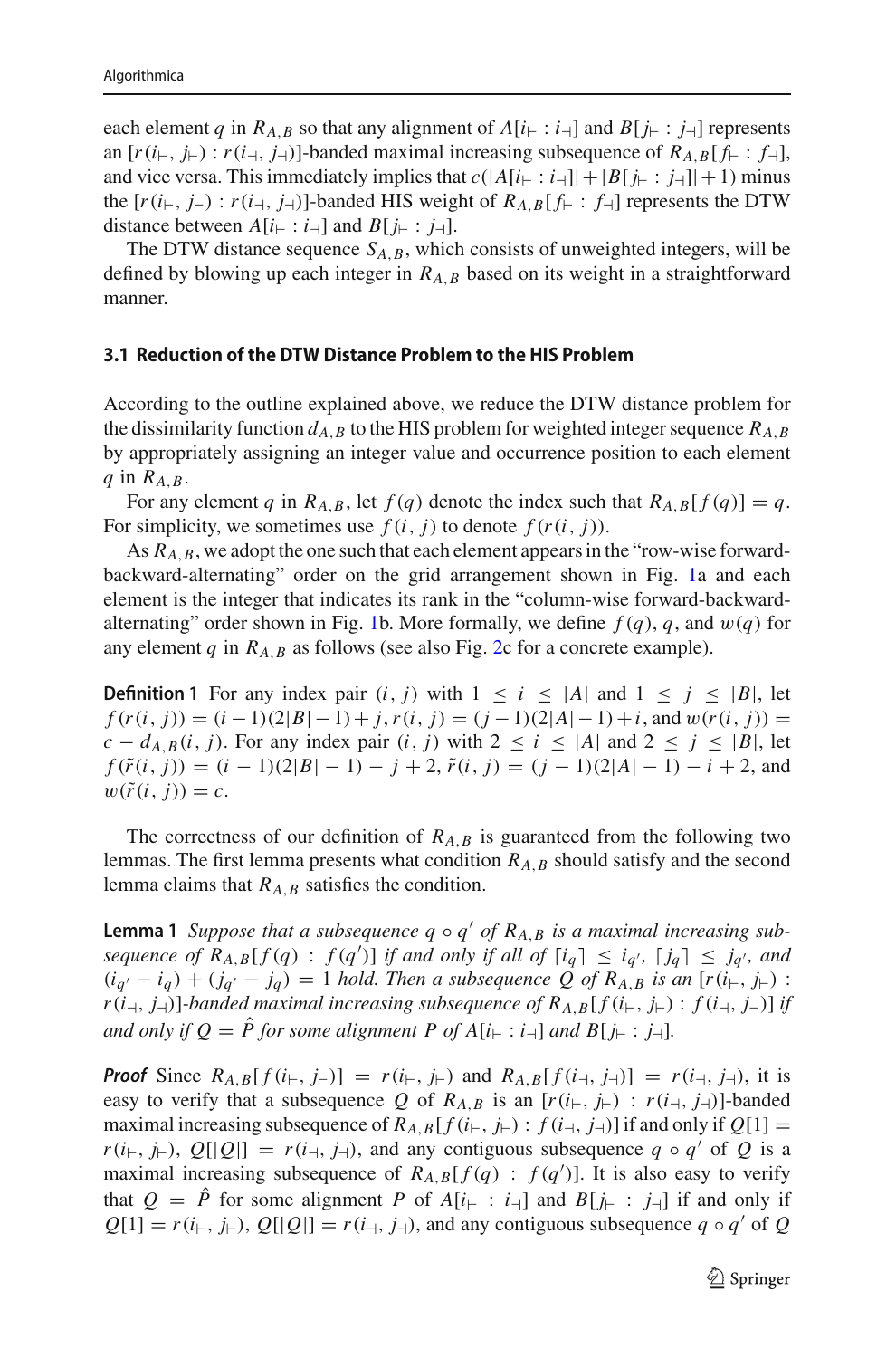

<span id="page-7-0"></span>**Fig. 2 a** The indices  $f(q)$  for elements q in  $R_{A,B}$  for the same dissimilarity function as Fig. [1a](#page-4-0), to which indices  $1, 2, \ldots, |R_{A,B}|$  are assigned in the order indicated by a winding arrow, where each boxed index represents  $f(r(i, j))$  and each encircled index represents  $f(\tilde{r}(i, j))$ ; **b** The integers of elements  $q$  (=  $R_{A,B}[f(q)]$ ) in  $R_{A,B}$ , to which integers 1, 2, ...,  $|R_{A,B}|$  are assigned in the order indicated by a winding arrow, where each boxed integer represents  $r(i, j)$  and each encircled integer represents  $\tilde{r}(i, j)$ ; **c** Sequence  $R_{A,B}$ , in which the alignment *P* in Fig. [1a](#page-4-0) corresponds to the  $[1 : 18]$ -banded increasing subsequence  $R_{A,B}[8] \circ R_{A,B}[9] \circ R_{A,B}[16] \circ R_{A,B}[20] \circ R_{A,B}[24] = 2 \circ 9 \circ 10 \circ 12 \circ 18 \text{ of } R_{A,B}[8:25]$ 

satisfies that all of  $[i_q] \leq i_{q'}$ ,  $[j_q] \leq j_{q'}$ , and  $(i_{q'} - i_q) + (j_{q'} - j_q) = 1$  hold. The lemma follows from the above facts. 

<span id="page-7-1"></span>**Lemma 2** *A subsequence q*  $\circ$  *q' of R<sub>A,B</sub> is a maximal increasing subsequence of R*<sub>*A*</sub>,*B*[*f*(*q*) : *f*(*q*<sup>'</sup>)] *if and only if all of*  $\lceil i_q \rceil \leq i_{q'}$ ,  $\lceil j_q \rceil \leq j_{q'}$ , and  $(i_{q'} - i_q) + (j_{q'} - j_q)$  $j_q$  $) = 1$  *hold.* 

*Proof* From Definition [1,](#page-6-0) it is easy to verify that a subsequence  $q \circ q'$  of  $R_{A,B}$  is increasing (i.e., both  $f(q) < f(q')$  and  $q < q'$  hold) if and only if both  $[i_q] \leq i_{q'}$ and  $\lceil j_q \rceil \leq j_{q'}$  hold. On the other hand,  $(i_{q'} - i_q) + (j_{q'} - j_q) \geq 1$  holds for any distinct elements *q* and *q'* in  $R_{A,B}$  with  $\lceil i_q \rceil \leq i_{q'}$  and  $\lceil j_q \rceil \leq j_{q'}$ . Furthermore, if  $(i_{q'} - i_q) + (j_{q'} - j_q) > 1$ , then there exists at least an element *q*<sup>"</sup> in *R<sub>A</sub>*, *B* with  $\lceil i_q \rceil \le$  $i_{q''}, \lceil j_q \rceil \leq j_{q''}, \lceil i_{q''} \rceil \leq i_{q'},$  and  $\lceil j_{q''} \rceil \leq j_{q'}$  such that  $(i_{q''} - i_q) + (j_{q''} - j_q) = 1.$ These facts immediately yield the lemma. 

<span id="page-7-2"></span>Now we have the following theorem, presenting a reduction of the DTW distance problem to the HIS weight problem.

**Theorem 1** *The DTW distance between*  $A[i] \colon i \to j$  *and*  $B[j] \colon j \to j$  *can be calculated as*  $c(|A[i] \cdot i - j| + |B[j] \cdot j - j| + 1)$  *minus the*  $[r(i] \cdot j - j] \cdot r(i - j)$  *- banded HIS weight of*  $R_{A,B}[f(i_{\vdash}, j_{\vdash}): f(i_{\dashv}, j_{\dashv})]$ .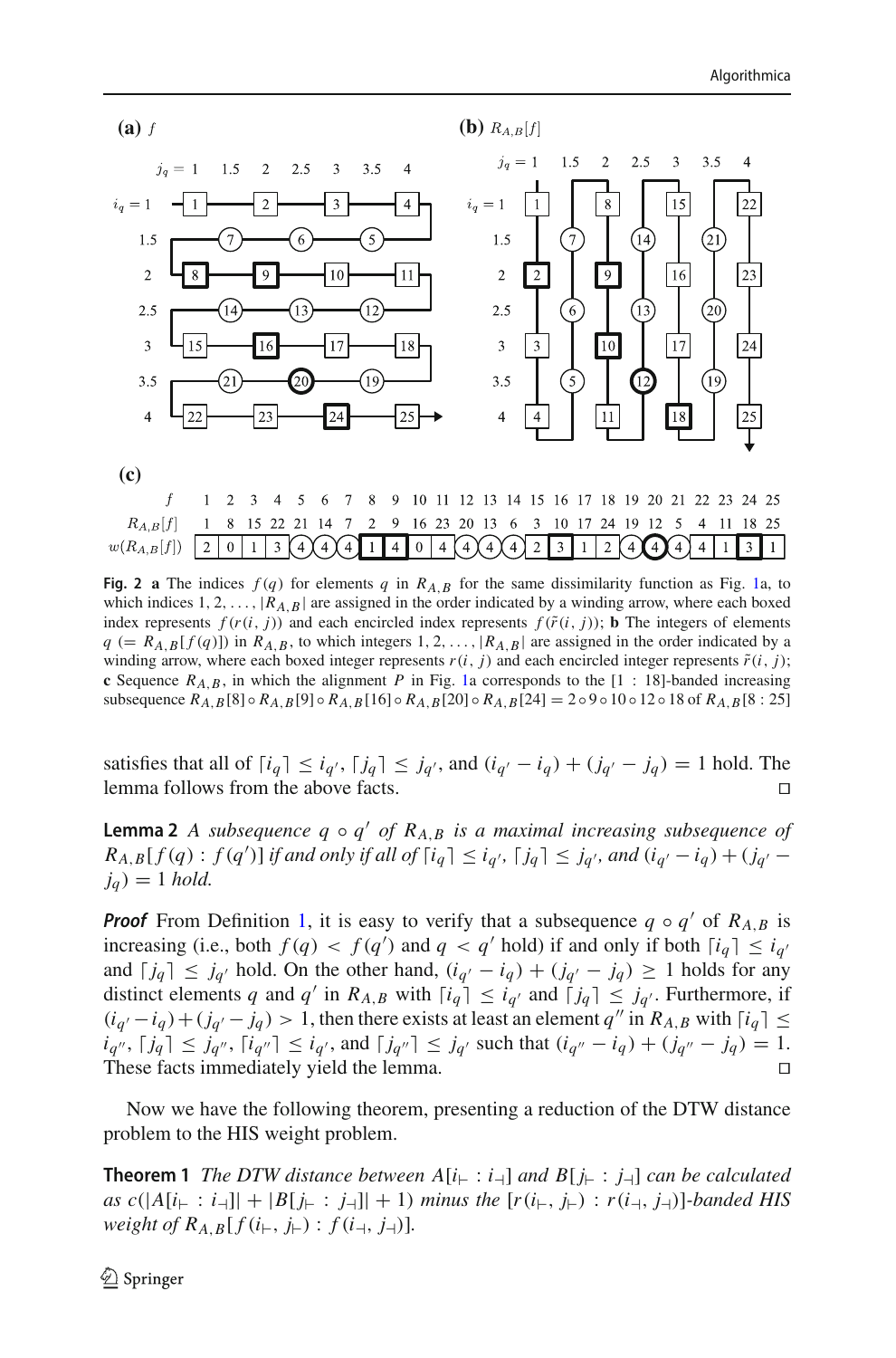*Proof* Recalling that there exists an  $[r(i_{+}, j_{+}) : r(i_{+}, j_{+})]$ -banded HIS of  $R_{A,B}$  $[f(i_{\vdash}, j_{\vdash}) : f(i_{\dashv}, j_{\dashv})]$  that is maximal, the theorem follows from Lemmas [1](#page-6-1) and 2 together with the outline of our reduction mentioned earlier [2,](#page-7-1) together with the outline of our reduction mentioned earlier. 

Since  $q \lt r(1, j_{\vdash}) \leq r(i_{\vdash}, j_{\vdash})$  for any element q in  $R_{A,B}$  with  $f(i_{\vdash}, 1) \leq$  $f(q) < f(i_{\vdash}, j_{\vdash})$ , the resulting Theorem [1](#page-7-2) after replacing  $f(i_{\vdash}, j_{\vdash})$  with  $f(i_{\vdash}, 1)$  still holds. Similarly,  $f(i_{\perp}, j_{\perp})$ ,  $r(i_{\perp}, j_{\perp})$ , and  $r(i_{\perp}, j_{\perp})$  in the theorem can respectively be replaced with  $f(i_{\perp}, |B|)$ ,  $r(1, j_{\vdash})$ , and  $r(|A|, j_{\uparrow})$ , to eventually obtain the following corollary.

<span id="page-8-0"></span>**Corollary 1** *The DTW distance between*  $A[i] \div : i \rightarrow ]$  *and*  $B[i] \div : j \rightarrow ]$  *can be calculated as*  $c(|A[i]_+ : i_{-1}|| + |B[i]_+ : j_{-1}|| + 1)$  *minus the*  $[r(1, i_{-}) : r(|A|, i_{-1})]$ *-banded HIS weight of*  $R_{A,B}[f(i_{\vdash}, 1) : f(i_{\dashv}, |B|)]$ *.* 

*Remark* Theorem [1](#page-8-0) and Corollary 1 hold also for any dissimilarity function  $d_{A,B}$  such that  $d_{A,B}(i, j)$  is an arbitrary nonnegative real number, because the condition that  $d_{A,B}(i, j)$  is an integer is not used to derive them.

#### **3.2 Reduction of the HIS Problem to the LIS Problem**

To complete the reduction of the DTW distance problem for the dissimilarity function  $d_{A,B}$  to the LIS length problem for the DTW distance sequence  $S_{A,b}$ , we reduce the HIS problem for  $R_{A,B}$  to the LIS problem for  $S_{A,B}$ . This is done in a straightforward manner, in which we transform  $R_{A,B}$  to  $S_{A,B}$  by replacing each element *q* in  $R_{A,B}$  with the sequence  $S_a$  of  $w(q)$  consecutive integers starting from 1, if  $q = 1 (= r(1, 1))$ , or just after the last integer of  $S_{q-1}$ , otherwise. Since  $R_{A,B}$  consists of  $|A||B| + (|A| −$  $1)(|B| - 1)$  integers each weighted by an integer between 0 and *c*, the resulting  $S_{A,B}$ consists of  $O(c|A||B|)$  unweighted integers. Formally, the DTW distance sequence and its auxiliary arrays, providing the indices corresponding to  $f(i, 1), f(i, |B|)$ ,  $r(1, j)$  $r(1, j)$  $r(1, j)$ , and  $r(|A|, j)$  in Corollary 1, are defined as follows. See also Fig. [3](#page-9-0) for a concrete example.

<span id="page-8-1"></span>**Definition 2** For any integer *q* in *R<sub>A,B</sub>*, let  $g_{\rightarrow}(q)$  (resp.  $h_{\rightarrow}(q)$ ) be the sum of  $w(q')$ over all elements *q'* in  $R_{A,B}$  such that  $f(q') \leq f(q)$  (resp.  $q' \leq q$ ). Furthermore, let  $g_{\vdash}(q) = g_{\dashv}(q) - w(q) + 1$ , let  $h_{\vdash}(q) = h_{\dashv}(q) - w(q) + 1$ , and let  $S_q$  be the sequence  $h_{\vdash}(q) \circ (h_{\vdash}(q) + 1) \circ \cdots \circ h_{\vdash}(q)$  of  $w(q)$  consecutive integers. Let the DTW distance sequence  $S_{A,B}$  of *A* and *B* be the concatenation  $S_{R_{A,B}[1]} \circ S_{R_{A,B}[2]} \circ \cdots \circ S_{R_{A,B}[2]}$  $S_{R_{A,B}[[R_{A,B}]]}$ . As its auxiliary arrays, let  $G_{A,B}^{-}$  (resp.  $G_{A,B}^{-}$ ) be the array of |*A*| indices  $G_{A,B}^{E}[i] = g_{E}(r(i,1))$  (resp.  $G_{A,B}^{A}[i] = g^{\dagger}(r(i,|B|))$ ) with  $1 \leq i \leq |A|$ , and let  $H_{A,B}^{\vdash}$  (resp.  $H_{A,B}^{\dashv}$ ) be the array of |*B*| indices such that  $H_{A,B}^{\vdash}[j] = h^{\vdash}(r(1,j))$  (resp.  $H_{A,B}^{-1}[j] = h^{-1}(r(|A|, j)))$  with  $1 \le j \le |B|$ .

<span id="page-8-2"></span>**Lemma 3** *The*  $[r(1, j_{\vdash}) : r(|A|, j_{\dashv})]$ *-banded HIS weight of R<sub>A,B</sub>[f(i<sub>lti</sub>, 1) :*  $f$  ( $i$ <sub>-1</sub>,  $|B|$ )] is equal to the  $[H_{A,B}^{\vdash}[j_{\vdash}]:H_{A,B}^{\dashv}[j_{\dashv}]]$  -banded LIS length of  $S_{A,B}[G_{A,B}^{\vdash}[i_{\vdash}]:B_{A,B}^{\vdash}[i_{\vdash}]]$  $G^{\dashv}_{A,B}[j^{\dashv}]]$ .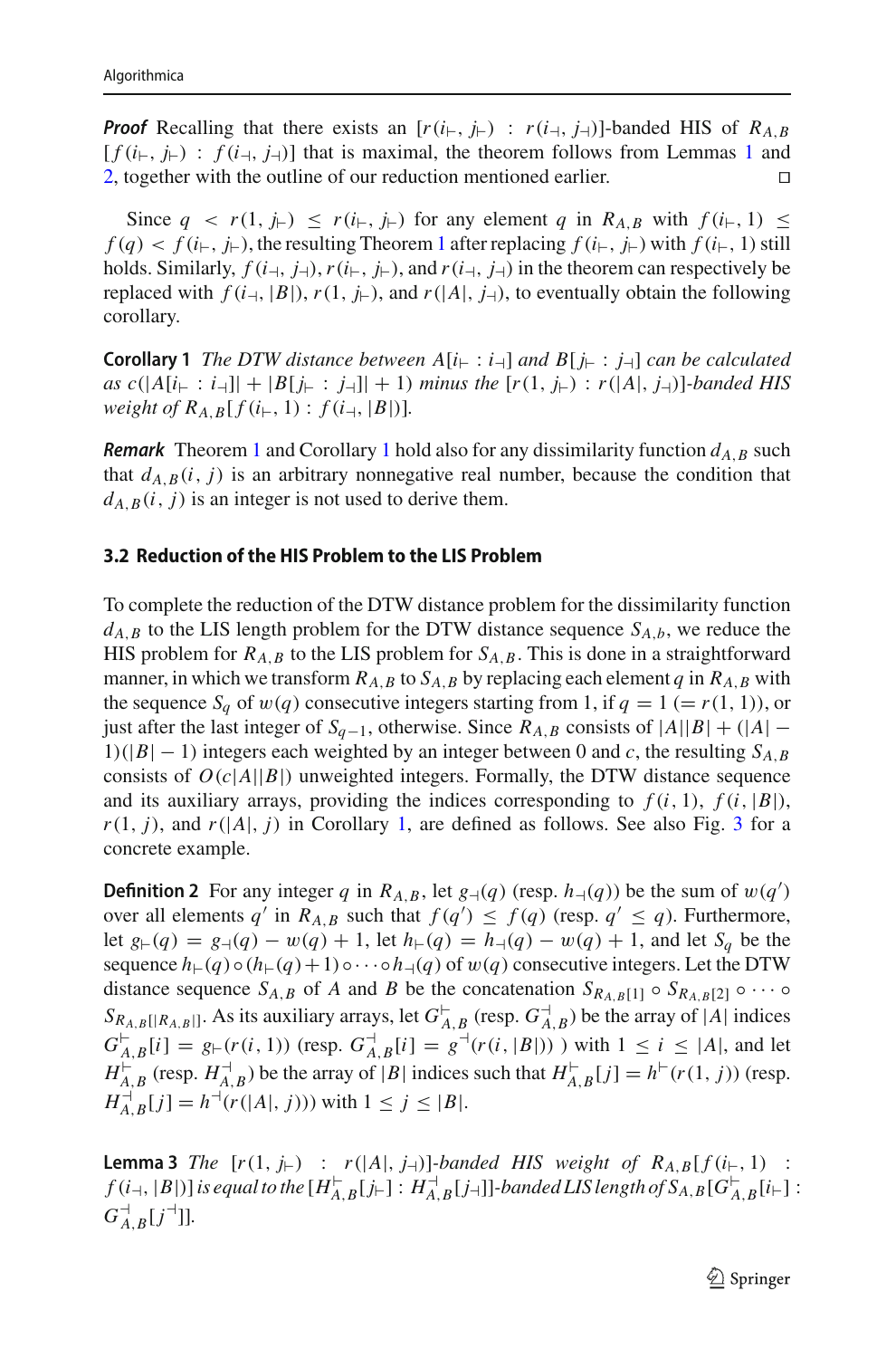| (a)                          |                                               |                     |   |             |                                                                                                                       | $\sim$ |       |                        | $\mathbf{8}$   |                                                |          |    |            |    |   | 9 10 11 12 13 14 15 16 17 18 19 20 21 22 23 24 25 |                |                |    |                |        |                |            |    |     |
|------------------------------|-----------------------------------------------|---------------------|---|-------------|-----------------------------------------------------------------------------------------------------------------------|--------|-------|------------------------|----------------|------------------------------------------------|----------|----|------------|----|---|---------------------------------------------------|----------------|----------------|----|----------------|--------|----------------|------------|----|-----|
| $R_{A,B}[f]$                 |                                               |                     | 8 | 15          | 22                                                                                                                    | 21     | 14    | 7                      | $\overline{2}$ | 9                                              |          |    | 16 23 20   | 13 | 6 | $3 \t10$                                          | -17            | 24             | 19 | 12             | $\sim$ | $\overline{4}$ |            | 18 | 25  |
| $w(R_{A,B}[f])$              |                                               | $\overline{2}$      |   |             | 3                                                                                                                     |        |       |                        |                |                                                | $\theta$ |    |            |    |   | 3                                                 |                | $\overline{c}$ |    |                |        |                |            | 3  |     |
| $g^{\dashv}(R_{A,B}[f])$     |                                               | $\mathcal{D}$       |   |             |                                                                                                                       | 10     | 14 18 |                        | -19            | 23                                             | 23       | 27 |            |    |   | 31 35 39 41 44 45 47 51 55 59 63 64 67            |                |                |    |                |        |                |            |    | -68 |
| $h^{\dashv}(R_{A,B}[f])$     |                                               |                     |   |             | 2 21 42 61 58 41 21                                                                                                   |        |       |                        |                | 3 25 42 65 54 37 17 5 28 43 67 50 33 13        |          |    |            |    |   |                                                   |                |                |    |                |        |                | 9 29 46 68 |    |     |
| ( <b>b</b> )<br>$S_{A,B}[g]$ | q                                             |                     | 2 | $2^{\circ}$ | $3 \quad 4$<br>$42\begin{bmatrix}59 & 60 & 61\end{bmatrix}$ 55 56 57 58 38 39 40 41 18 19 20 21                       | .5.    | 6     | 7                      | 8              | 9                                              |          |    |            |    |   | 10 11 12 13 14 15 16 17 18 19 20 21 22 23         |                |                |    | 3 22 23 24 25  |        |                |            |    |     |
| $S_{A,B}[g]$                 | $\overline{g}$                                |                     |   |             | 24 25 26 27 28 29<br>62 33 64 65 (51 52 53 54) (34 35 36 37) (14 15 16 17)                                            |        |       | 30 31                  |                |                                                |          |    |            |    |   | 32 33 34 35 36 37 38 39 40 41 42 43 44 45         | $\overline{4}$ | 5              |    | 26 27 28       |        | 43             |            |    |     |
| $S_{A,B}[g]$                 | $\overline{g}$                                |                     |   |             | 46 47 48 49 50 51 52 53 54 55 56 57 58 59 60 61 62 63 64 65 66 67 68<br>66 67 47 48 49 50 30 31 32 33 10 11 12 13 6 7 |        |       |                        |                |                                                |          |    |            |    |   |                                                   | 8              | 9 <sup>°</sup> |    | 29 44 45 46 68 |        |                |            |    |     |
| (c)                          | $\hat{i}$<br>$G_{A,B}^{\vdash}[i]$ 1 19 40 60 | $1 \quad 2 \quad 3$ |   |             | $\overline{4}$                                                                                                        |        | (d)   |                        |                | $i \t1 \t2 \t3 \t4$<br>$H_{A,B}^{\vdash}[j]$ 1 |          |    | 22 42 59   |    |   |                                                   |                |                |    |                |        |                |            |    |     |
|                              | $G_{A,B}^+[i]$ 6 27 47 68                     |                     |   |             |                                                                                                                       |        |       | $H_{A,B}^{\dagger}[j]$ |                |                                                |          |    | 9 29 46 68 |    |   |                                                   |                |                |    |                |        |                |            |    |     |

<span id="page-9-0"></span>**Fig. 3 a** Values  $g_{\rightarrow}(R_{A,B}[f])$  and  $h_{\rightarrow}(R_{A,B}[f])$  with  $1 \leq f \leq |R_{A,B}|$ ; **b** Sequence  $S_{A,B}$ ; **c** Arrays  $G_{A,B}^{\vdash}$  and  $G_{A,B}^{\vdash}$  **d** Arrays  $H_{A,B}^{\vdash}$  and  $H_{A,B}^{\vdash}$  for the same dissimilarity function  $d_{A,B}$  as Fig. [1,](#page-4-0) where the alignment *P* in Fig. [1](#page-4-0) corresponds to the [1 : 46]-banded increasing subsequence  $S_{A,B}$ [19] ◦  $S_{A,B}$ [20 : 23]◦*SA*,*B*[42; 44]◦*SA*,*B*[52 : 55]◦*SA*,*B*[65 : 67] = 3◦22◦23◦24◦25◦26◦27◦28◦30◦31◦32◦33◦44◦45◦46 of *SA*,*B*[19 : 68]

*Proof* For any element *s* in  $S_{A,B}$ , let  $f(s)$  denote the index such that  $S_{A,B}[f(s)] = s$ . It follows from Definition [2](#page-8-1) that an increasing subsequence  $s \circ s'$  of  $S_{A,B}[f(s) : f(s')]$ is maximal if and only if either

- $s \circ s'$  is a contiguous subsequence of  $S_q$  for some element q in  $R_{A,B}$ , or
- $s = g_{\theta}(q)$  and  $s' = g_{\theta}(q')$  for some maximal increasing subsequence  $q \circ q'$  of  $R_{A,B}[f(q):f(q')]$ .

From this, it is easy to verify that *T* is an  $[H_{A,B}^{\vdash}[j_{\vdash}]]$ :  $H_{A,B}^{\vdash}[j_{\vdash}]]$ -banded maximal increasing subsequence of  $S_{A,B}[G_{A,B}^{\vdash}[i_{\vdash}]]$  :  $G_{A,B}^{\vdash}[j^{\vdash}]]$  if and only if  $T =$  $S_{O[1]} \circ S_{O[2]} \circ \cdots \circ S_{O[1]}$  for some  $[r(1, j_{\vdash}) : r(|A|, j_{\vdash})]$ -banded maximal increasing subsequence *Q* of  $R_{A,B}[f(i_{\vdash}, 1) : f(i_{\dashv}, |B|)]$ . Since  $|T| = w(Q)$  due to Definition [2,](#page-8-1) the lemma holds. the lemma holds. 

<span id="page-9-1"></span>Corollary [1](#page-8-0) and Lemma [3](#page-8-2) immediately complete our reduction of the DTW distance problem to the LIS length problem as follows.

**Theorem 2** *The DTW distance between*  $A[i] \div : i \rightarrow ]$  *and*  $B[i] \div : j \rightarrow ]$  *can be calculated as*  $c(|A[i| : i-1]| + |B[j| : j-1]| + 1)$  *minus the*  $[H_{A,B}^{-}[j] : H_{A,B}^{-}[j-]]$ *-banded LIS*  $length \ of \ S_{A,B}[G^{\vdash}_{A,B}[i_{\vdash}]:G^{\dashv}_{A,B}[j^{\dashv}]].$ 

It is well known that the dynamic programming (DP) algorithm determines the DTW distance between any subsequences  $A[i_{\vdash}:i_{\vdash}]\text{ and }B[j_{\vdash}:j_{\vdash}]\text{ in } O((i_{\vdash} - i_{\vdash})(j_{\vdash} - j_{\vdash}))$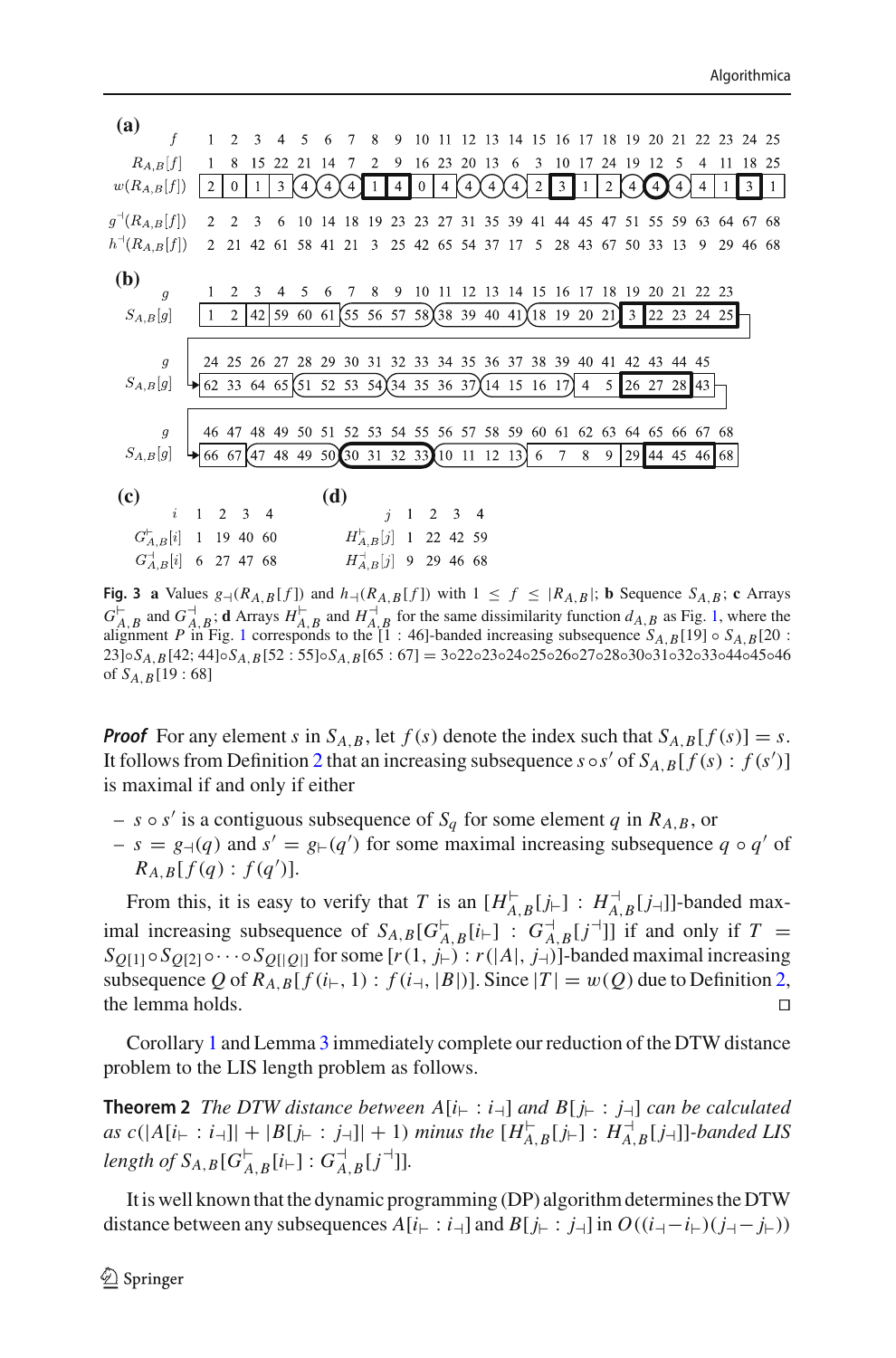time from scratch. On the other hand, even if *c* can be treated as a constant, it takes *O*(( $i$ <sub>→</sub> −  $i$ <sub>⊢</sub>)( $j$ <sub>→</sub> −  $j$ <sub>⊢</sub>)log log  $\ell$ ) time [\[4](#page-14-25)] to determine the [ $H_{A,B}^{\vdash}[j_{+}]$ ]:  $H_{A,B}^{\vdash}[j_{+}]$ ]banded LIS length of  $S_{A,B}[G_{A,B}^{-}[i+]:G_{A,B}^{-}[i+]]$  from  $S_{A,B}$ , where  $\ell$  is the banded LIS length to be determined. Consequently, as long as we are in the situation where determining the DTW distance between any given subsequences  $A[i] \colon i \to B[j]$ .  $j<sub>+</sub>$ ] is required, naively using the DP algorithm is better than maintaining  $S_{A,B}$  to apply Theorem [2.](#page-9-1) However, certain kinds of the DTW distance-related problems are relevant to the DTW distances between  $A[i_{\vdash}:i_{\dashv}]$  and  $B[i_{\vdash}:i_{\dashv}]$  only for restricted pairs of them, and in such cases, our elaborate representation of the DTW distances by the banded LIS lengths makes sense, as demonstrated in Sect. [4.](#page-10-0)

# <span id="page-10-0"></span>**4 Applications**

The reduction of the DTW distance problem to the LIS length problem proposed in Sect. [3](#page-5-0) becomes meaningful, when we apply the semi-local sequence comparison technique for a pair of sequences, developed by Tiskin [\[28](#page-14-24)]. Here, by semi-local we mean that any pair of an arbitrary prefix of one sequence and an arbitrary suffix of the other or any pair of an arbitrary contiguous subsequence of one and the entire sequence of the other. This technique was developed so as to be applicable to the longest common subsequence length problem and guarantees, for our particular case considering the banded LIS length, existence of the following useful permutation, which can be constructed efficiently.

<span id="page-10-1"></span>**Lemma 4** ([\[28\]](#page-14-24)) *For any pair of time series A and B, there exists a permutation sequence*  $\Pi_{A,B}$  *of integers from* 1 *to* 2| $S_{A,B}$ | *such that, for any pair of indices*  $k_{\vdash}$  *and k* $\le$  *k* $\le$  *k* $\le$  *k* $\le$  *k* $\le$  2|*S<sub>A,<i>B*</sub>| − 1*,* min(*k* $\le$  *k*<sub>1</sub>, |*S*<sub>*A,B*</sub>|)  $\le$  minus the *number of indices k with*  $k_{\vdash} + 1 \leq k \leq 2|S_{A,B}|$  *and*  $1 \leq \prod_{A,B} [k] \leq k_{\vdash}$  *is equal to* 

- *−* the  $[1 : k_+]$ -banded LIS length of  $S_{A,B}[[S_{A,B} k_+ + 1 : |S_{A,B}||]$ , if both  $k_+$  and  $k \rightarrow$  *are less than or equal to*  $|S_{A,B}|$ ,
- *−* the  $[k_{\text{+}} |S_{A,B}| + 1$  :  $|S_{A,B}|$ *-banded LIS length of*  $S_{A,B}$ [1 : 2| $|S_{A,B}| k$ <sup>-1</sup>]*, if both*  $k_{\vdash}$  *and*  $k_{\vdash}$  *are greater than or equal to*  $|S_{A,B}|$ *,*
- *− the*  $[k_{\vdash} |S_{A,B}| + 1 : k_{\vdash}]\text{-}banded \text{ } LIS \text{ } length \text{ } of \text{ } S_{A,B}, \text{ } if \text{ } k_{\vdash} \leq |S_{A,B}| \leq k_{\vdash} \text{ } and$  $k_{\vdash} - |S_{A,B}| + 1 \leq k_{\dashv}$ , and
- *the LIS length of S<sub>A,B</sub>*[| $S_{A,B}$ [| $S_{A,B}$ | −  $k$ <sub>⊢</sub> + 1 : 2| $S_{A,B}$ | −  $k$ <sub>−</sub>]*, if*  $k$ <sub>⊢</sub>  $\leq$  | $S_{A,B}$ |  $\leq$   $k$ <sub>−1</sub> *and*  $|S_{A,B}| - k_+ + 1 \leq 2|S_{A,B}| - k_+$ .

**Lemma 5** ([\[28\]](#page-14-24) with any of [\[29](#page-14-26)] or [\[23](#page-14-27)]) *Sequence*  $\Pi_{A,B}$  *in Lemma [4](#page-10-1) can be obtained from*  $S_{A,B}$  *in*  $O(|S_{A,B}| \log^2 |S_{A,B}|)$  *time and*  $O(|S_{A,B}|)$  *space.* 

Once  $\Pi_{A,B}$  is implemented as the two-dimensional range counting tree [\[3\]](#page-14-28), in  $O(|S_{A,B}| \log |S_{A,B}|)$  time and  $O(|S_{A,B}|)$  space, the number of indices *k* with  $k_{+}+1 \leq$  $k \leq 2|S_{A,B}|$  and  $1 \leq \prod_{A,B} [k] \leq k_{+}$  for any such pair of indices  $k_{+}$  and  $k_{+}$  can be determined in  $O(\log |S_{A,B}|)$  time.

The following DTW distance-related problems are included in typical kinds of problems efficiently handled by the semi-local sequence comparison technique. In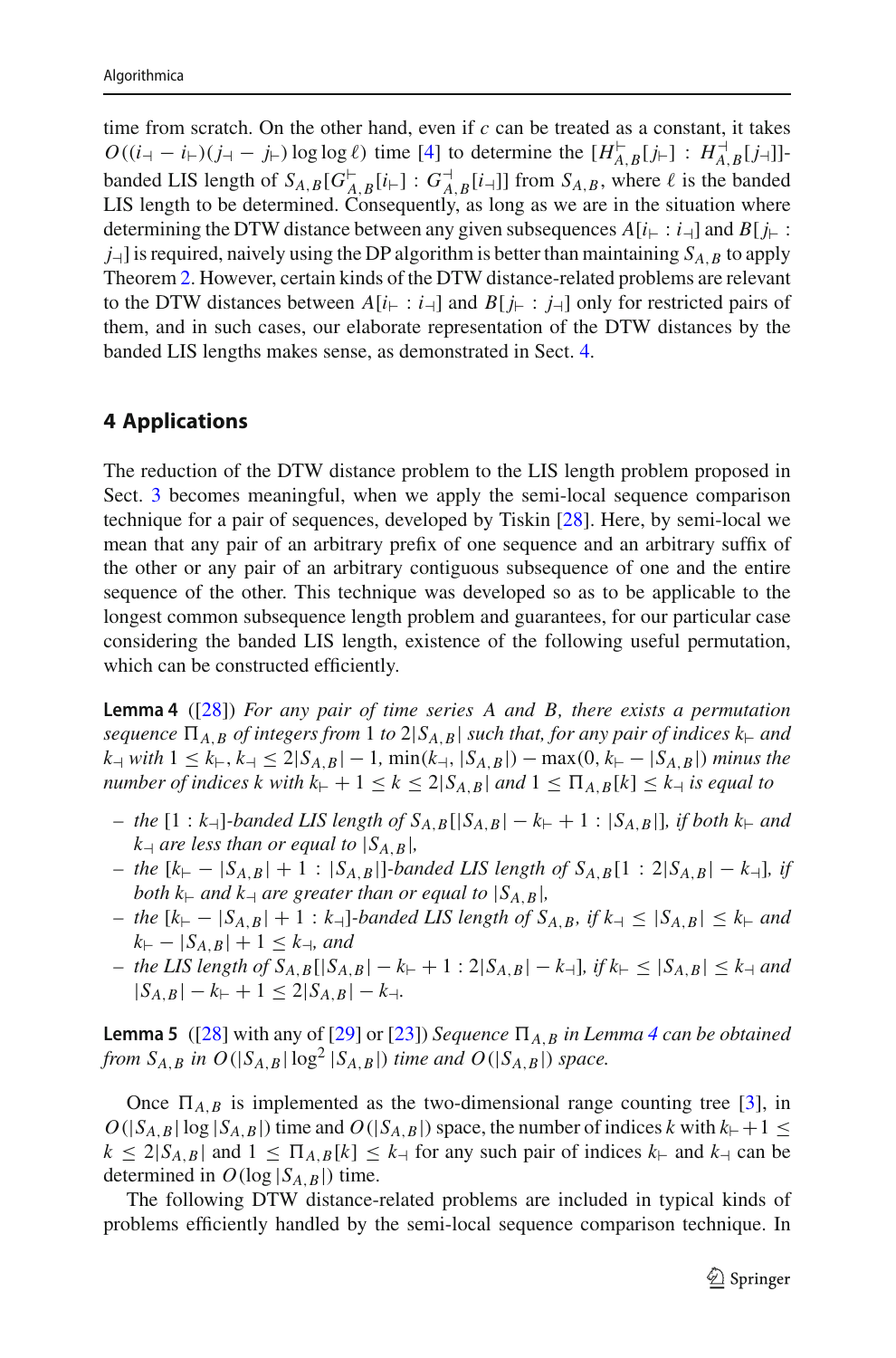what follows, we assume that any dissimilarity function takes as its value one of integers from 0 to *c* with  $c = O(1)$ , independent of the length of the target pair of time series. Compared to a naive use of the DP algorithm, our reduction to the LIS problem allows us to solve the problems asymptotically faster by an almost linear factor. The drawback of our reduction is its space-inefficiency. The DP algorithm (with Hirschberg's divide-and-conquer technique [\[9\]](#page-14-11)) requires only linear space, while ours consumes quadratic space. As a result, the algorithms we will propose for the problems based on our reduction technique balance execution speed and space consumption almost equally.

#### **4.1 The Circular DTW Distance Problem**

Given a pair of time series *A* and *B* with  $|A| < |B|$ , the circular DTW distance problem consists of determining the minimum of the DTW distance between  $A'' \circ A'$  and  $B$ over all partitions of *A* into a prefix  $A'$  and the remaining suffix  $A''$ , together with an arbitrary circular shift  $A'' \circ A'$  of A that achieves this minimum distance with B. This problem may arise, for example, when we have a pair of daily temperature data for a year taken at different locations or environments and want to know the similarity and phase shift between them.

A naive algorithm solves the problem in  $O(|A|^2|B|)$  time and  $O(|A|)$  space by determining the DTW distance between  $A'' \circ A'$  and  $B$  using the DP algorithm in  $O(|A||B|)$  time for each partition of *A* into  $A' \circ A''$  and taking the minimum. In contrast, if the two-dimensional range counting tree  $T_{A \circ A,B}$  for  $\Pi_{A \circ A,B}$  is available, then the problem can be solved in  $O(|A| \log |B|)$  time by determining the DTW distance between  $(A \circ A)[i : i + |A| - 1] (= A[i : |A|] \circ A[1 : i - 1])$  and *B* in  $O(\log |\Pi_{A \circ A \cdot B}|)$  time for each index *i* from 1 to |*A*| and taking the minimum. Furthermore,  $T_{A \circ A,B}$  can be constructed from scratch in  $O(|A||B|\log^2|B|)$  time. Consequently, the following holds.

**Theorem 3** *Given a pair of time series A and B, the circular DTW distance problem can be solved in*  $O(|A||B| \log^2 |B|)$  *time and*  $O(|A||B|)$  *space.* 

### **4.2 The Square Root DTW Distance Problem**

Given a time series *A*, the square root DTW distance problem is to find an arbitrary partition of *A* into a prefix  $A[1:i]$  and the remaining suffix  $A[i+1, |A|]$  that minimizes the DTW distance between them and to determine this DTW distance. This problem may arise, for example, when we want to test if a time series can be thought of as the concatenation of a pair of inexact copies of an unknown pattern.

Similarly to the case of the circular DTW distance problem, a naive algorithm can solve this problem in  $O(|A|^3)$  time and  $O(|A|)$  space by determining the DTW distance between *A'* and *A''* in  $O(|A|^2)$  time based on the DP algorithm for each partition of *A* into  $A' \circ A''$  and taking the minimum. In contrast, if the two-dimensional range counting tree  $T_{A,A}$  for  $\Pi_{A,A}$  is available, then the problem can be solved in  $O(|A| \log |A|)$  time by determining the DTW distance between  $A[1 : i]$  and  $A[i+1 : |A|]$  in  $O(\log |\Pi_{A,A}|)$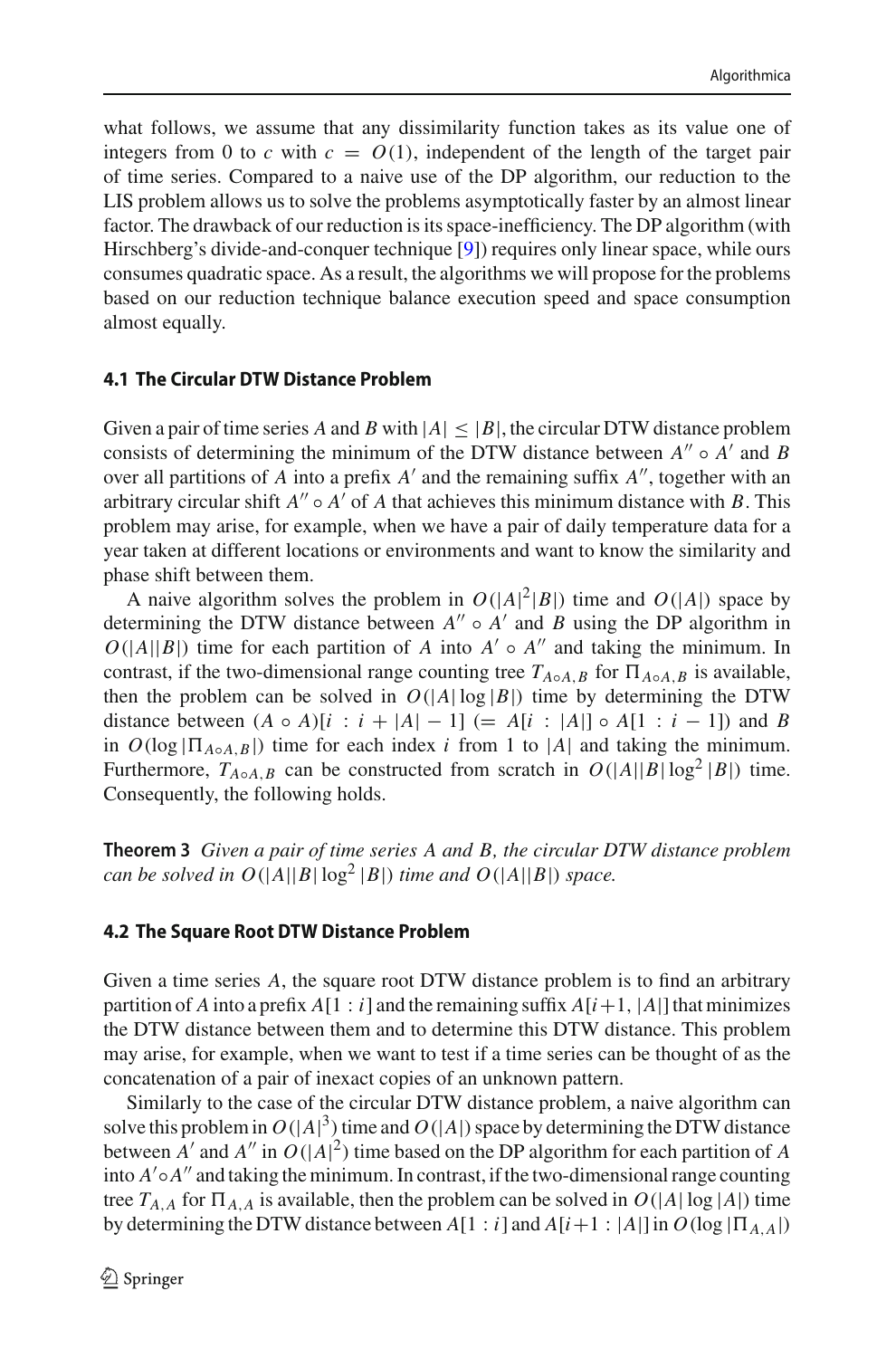time for each index *i* from 1 to  $|A| - 1$  and taking the minimum. Furthermore,  $T_{A,A}$ can be constructed from scratch in  $O(|A|^2 \log^2 |A|)$  time.

**Theorem 4** *Given a time series A, the square root DTW distance problem can be* solved in  $O(|A|^2 \log^2 |A|)$  *time and*  $O(|A|^2)$  *space.* 

#### **4.3 The Periodic DTW Distance Problem**

Given a pair of time series *A* and *B* with  $|A| \leq |B|$ , the periodic DTW distance problem is to find an arbitrary quadruple consisting of a nonnegative integer  $\ell$ , a decomposition  $B_0 \circ B_1 \circ \cdots \circ B_\ell$  of *B*, and indices *i*<sub>1</sub> and *i*<sub>1</sub> with  $1 \leq i_{\uparrow}, i_{\uparrow} \leq$  $\sum_{k=1}^{\ell-1}$  DTW(*A*, *B<sub>k</sub>*) + DTW(*A*[1 : *i*<sub>-1</sub>], *B<sub>t</sub>*), otherwise. Here, DTW(*A'*, *B'*) denotes |*A*| that minimizes DTW( $A[i_{\vdash} : i_{\dashv}], B$ ), if  $\ell = 0$ , or DTW( $A[i_{\vdash} : |A|], B_0$ ) + the DTW distance between *A'* and *B'*. This problem may arise, for example, when we have a time series that can be thought of as from an inexact tandem repeat of a known specific pattern, and want to cut it into the inexact occurrences of the pattern.

If the two-dimensional range counting tree  $T_{A,B}$  for  $\Pi_{A,B}$  is available, then the problem can be solved in  $O(\max(|A| \log |B|, |B|) |B| \log |B|)$  time as follows. Let *G* be the directed acyclic graph consisting of source vertices  $u_i$  and sink vertices  $v_i$ both with  $1 \leq i \leq |A|$  and internal vertices  $w_i$ , each also denoted by  $x_{i+1}$ , with  $1 \leq j \leq |B|-1$ ,

- Edges each from a source vertex  $u_{i_{+}}$  to a sink vertex  $v_{i_{+}}$  with  $i_{+} \leq i_{+}$ , the weight of which is set to the DTW distance between  $A[i] \colon i \to B$ ,
- Edges each from a source vertex  $u_i$  to an internal vertex  $w_i$ , the weight of which is set to the DTW distance between  $A[i : |A|]$  and  $B[1 : j]$ ,
- Edges from an internal vertex  $x_{j_{\text{r}}}$  to another internal vertex  $w_{j_{\text{r}}}$  with  $j_{\text{r}} \leq j_{\text{r}}$ , the weight of which is set to the DTW distance between *A* and  $B[j_{\vdash} : j_{\dashv}],$  and
- Edges each from an internal vertex  $x_i$  to a sink vertex  $v_i$ , the weight of which is set to the DTW distance between  $A[1:i]$  and  $B[j : |B|]$ .

Hence, each path on *G* from a source vertex to a sink vertex corresponds to a distinct quadruple of  $\ell$ ,  $B_0 \circ B_1 \circ \cdots \circ B_{\ell}$ ,  $i_{\vdash}$ , and  $i_{\dashv}$ , and vice versa. Furthermore, the weight of the path is equal to DTW( $A[i_{\vdash} : i_{\dashv}], B$ ), if  $\ell = 0$ , or DTW( $A[i_{\vdash} : i_{\vdash} ]$  $|A|, B_0$  +  $\sum_{k=1}^{\ell-1}$  DTW(*A*,  $B_k$ ) + DTW(*A*[1 : *i*<sub>-1</sub>],  $B_\ell$ ), otherwise, where the weight of a path on *G* is the sum of the weights of all edges in the path. This implies that the periodic DTW distance problem can be solved by finding an arbitrary path on *G* from a source vertex to a sink vertex that has minimum weight. If *G* is available, then such a path can be found in time linear in the number of edges in *G*, which is  $O(|B|^2)$ , and in space linear in the number of vertices in *G*, which is  $O(|B|)$ , by determining the midpoint of the path recursively in a straightforward way. Instead of constructing *G* explicitly, we can use the two-dimensional range counting tree  $T_{A,B}$ for  $S_{A,B}$  as a data structure that supports  $O(\log |B|)$ -time queries of the weight of any edge in *G*, which allows us to obtain the path in  $O(|B|^2 \log |B|)$  time and  $O(|B|)$ space, excluding space for storing  $T_{A,B}$ . Furthermore,  $T_{A,B}$  can be constructed from scratch in  $O(|A||B| \log^2 |B|)$  time and  $O(|A||B|)$  space. (Adopting the same strategy, we can design an  $O(|A||B|^2)$ -time,  $O(|B|)$ -space algorithm based on DP.)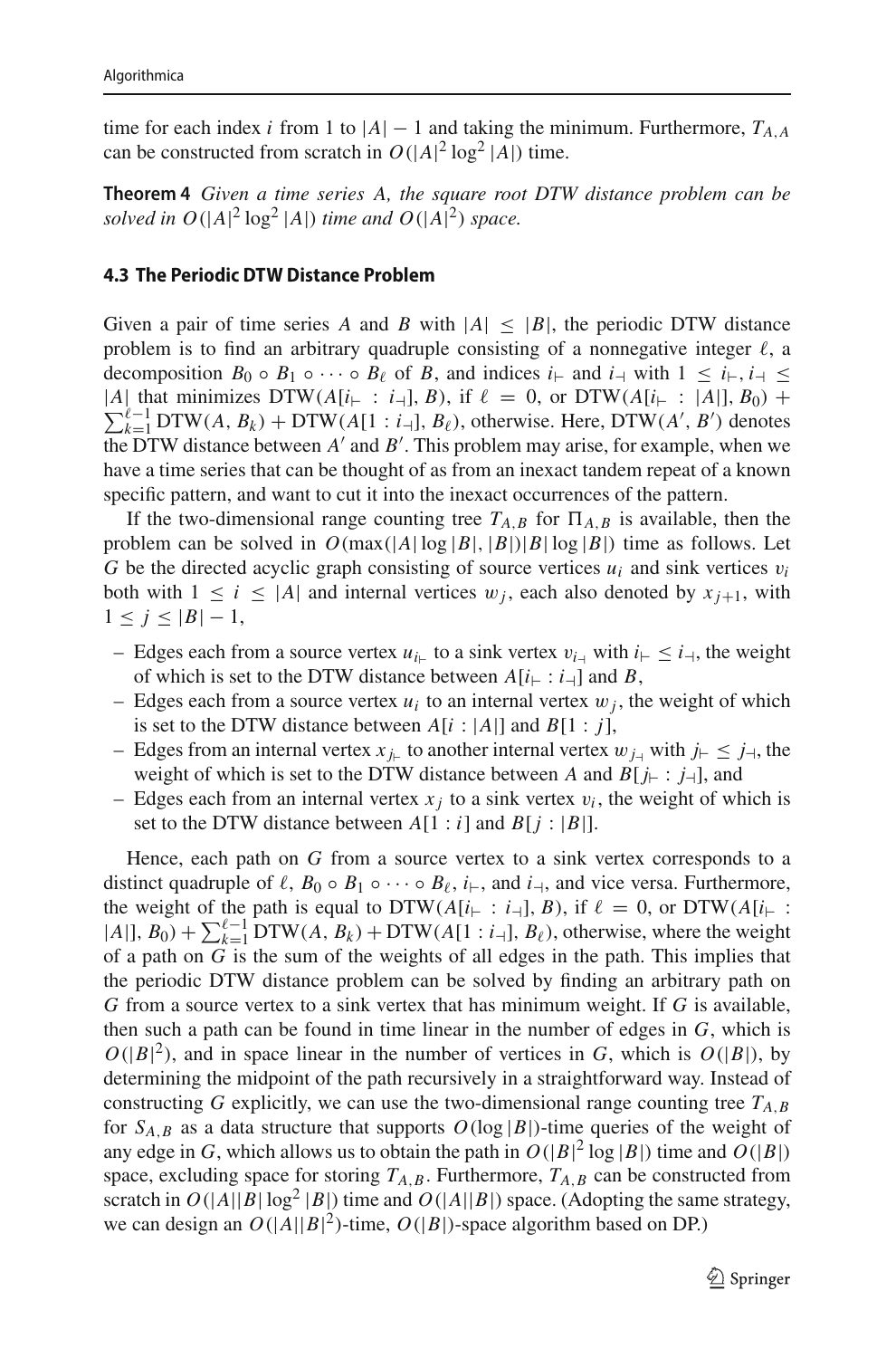**Theorem 5** *Given a pair of time series A and B with*  $|A| \leq |B|$ *, the periodic DTW distance problem can be solved in*  $O(\max(|A| \log |B|, |B|) |B| \log |B|)$  *time and*  $O(|A||B|)$  *space.* 

# **5 Concluding Remarks**

This article showed that for any pair of time series *A* and *B* and any dissimilar function mapping any pair of elements of *A* and *B* to an integer in  $\{0, 1, \ldots, c\}$ , there exists a sequence *S* of  $O(c|A||B|)$  integers such that the DTW distance between any contiguous subsequence of *A* and any contiguous subsequence of *B* can be represented by the banded LIS length of a contiguous subsequence of *S*. As applications of this reduction of DTW to LIS, novel algorithms for three DTW-related problems, the circular, square root, and periodic DTW distance problems, were presented utilizing the semi-local sequence comparison technique of Tiskin [\[28\]](#page-14-24) originally developed for LCS-related problems.

Compared with the naive DP-based algorithms for the DTW-related problems, the proposed algorithms run asymptotically faster but consume more space. An immediate question from this time-space trade-off is whether space-inefficiency of our algorithms can be removed by reducing the required space from quadratic to linear. Another question also comes from the quadratic length of the integer sequence representing the DTW distance by its LIS length. Due to this length, there is a gap between the size of the permutation sequence used to solve the semi-local LCS and DTW problems: linear for LCS and quadratic for DTW. The fully-local LCS problem, answering queries of an LCS between any given pair of contiguous subsequences, has an interesting tradeoff between space consumption and query times. That is, the DP algorithm finds an LCS from scratch in quadratic time using linear space, while a quadratic-time constructible data structure can support linear-time queries of an LCS [\[24\]](#page-14-29). Can we have the same trade-off also on the fully-local DTW problem? In other words, are there any quadratic-space (or even quadratic-time constructible) data structures supporting linear-time queries of a DTW alignment between any pair of contiguous subsequences? All the aforementioned questions could be resolved if one can find a way to apply the semi-local LCS comparisons of Tiskin [\[28\]](#page-14-24) more directly to the case of DTW, without using a reduction to LIS. So far we have not been able to find such a method.

**Acknowledgements** The work of Shunsuke Inenaga was supported by JST PRESTO Grant Number JPMJPR1922

**Open Access** This article is licensed under a Creative Commons Attribution 4.0 International License, which permits use, sharing, adaptation, distribution and reproduction in any medium or format, as long as you give appropriate credit to the original author(s) and the source, provide a link to the Creative Commons licence, and indicate if changes were made. The images or other third party material in this article are included in the article's Creative Commons licence, unless indicated otherwise in a credit line to the material. If material is not included in the article's Creative Commons licence and your intended use is not permitted by statutory regulation or exceeds the permitted use, you will need to obtain permission directly from the copyright holder. To view a copy of this licence, visit [http://creativecommons.org/licenses/by/4.0/.](http://creativecommons.org/licenses/by/4.0/)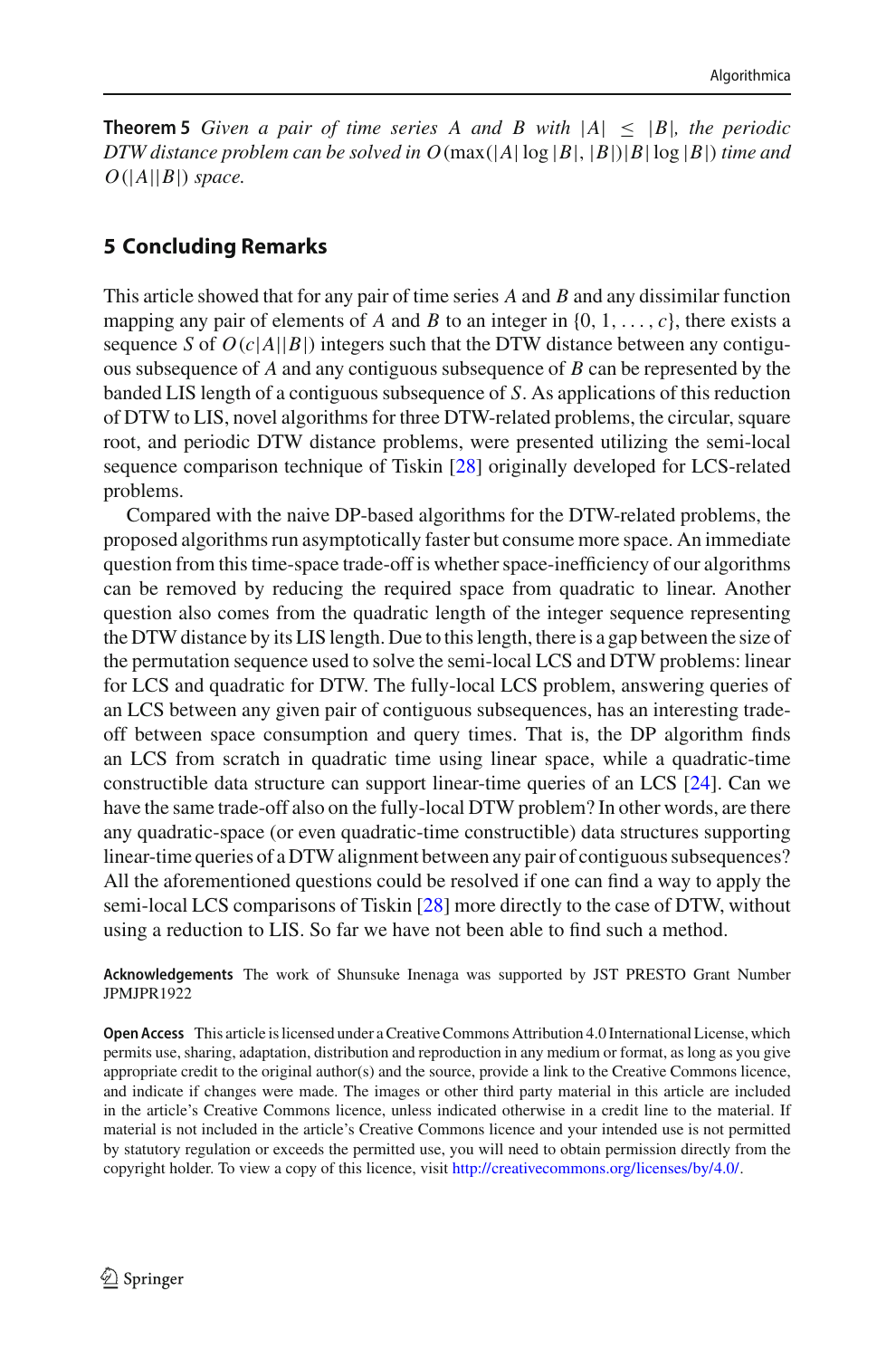# **References**

- <span id="page-14-12"></span>1. Abboud, A., Backurs, A., Williams, V.V.: Tight hardness results for LCS and other sequence similarity measures, FOCS 2015: 59–78
- <span id="page-14-13"></span>2. Bringmann, K., Künnemann, M.: Quadratic conditional lower bounds for string problems and dynamic time warping. FOCS 2015: 79–97
- <span id="page-14-28"></span>3. Chazelle, B.: A functional approach to data structures and its use in multidimensional searching. SIAM J. Comput. **17**, 427–462 (1988)
- <span id="page-14-25"></span>4. Crochemore, M., Porat, E.: Fast computation of a longest increasing subsequence and application. Inform. Comput. **208**, 1054–1059 (2010)
- <span id="page-14-21"></span>5. Dupont, M., Marteau, P.-F.: Coarse-DTW for sparse time series alignment. AALTD 2015: 157–172
- <span id="page-14-18"></span>6. Froese, V., Jain, B., Rymar, M., Weller, M.: Fast exact dynamic time warping on run-length encoded time series. CoRR abs/1903.03003 (2020)
- <span id="page-14-15"></span>7. Gold, O., Sharir, M.: Dynamic time warping and geometric edit distance: breaking the quadratic barrier. ACM Trans. Algorith. **14**(4), 501–5017 (2018)
- <span id="page-14-16"></span>8. Gold, O., Sharir, M.: Dynamic time warping and geometric edit distance: breaking the quadratic barrier. CoRR abs/1607.05994v4 (2020)
- <span id="page-14-11"></span>9. Hirschberg, D.S.: A linear space algorithm for computing maximal common subsequences. Commun. ACM **18**(6), 341–343 (1975)
- <span id="page-14-17"></span>10. Hwang, Y., Gelfand, S.B.: Sparse dynamic time warping. MLDM 2017: 163–175
- <span id="page-14-19"></span>11. Hwang, Y., Gelfand, S.B.: Binary sparse dynamic time warping. MLDM **2**, 748–759 (2019)
- <span id="page-14-7"></span>12. Izakian, Z., Mesgari, M.S., Abraham, A.: Automated clustering of trajectory data using a particle swarm optimization. Comput. Environ. Urban Syst. **55**, 55–65 (2016)
- <span id="page-14-4"></span>13. Jang, J.-S.R., Lee, H.-R.: Hierarchical filtering method for content-based music retrieval via acoustic input. ACM Multimedia 2001: 401–410
- <span id="page-14-3"></span>14. Jangyodsuk, P., Conly, C., Athitsos, V.: Sign language recognition using dynamic time warping and hand shape distance based on histogram of oriented gradient features. PETRA **50**(1–50), 6 (2014)
- <span id="page-14-5"></span>15. Jiang, J., Xing, Y., Wang, S., Liang, K.: Evaluation of robotic surgery skills using dynamic time warping. Comput. Methods Programs Biomed. **152**, 71–83 (2017)
- <span id="page-14-6"></span>16. Johnen, B., Kuhlenkötter, B.: A dynamic time warping algorithm for industrial robot motion analysis. CISS 2016: 18–23
- <span id="page-14-14"></span>17. Kuszmaul, W.: Dynamic time warping in strongly subquadratic time: algorithms for the low-distance regime and approximate evaluation. ICALP **80**(1–80), 15 (2019)
- <span id="page-14-22"></span>18. Kuszmaul, W.: Binary dynamic time warping in linear time. CoRR abs/2101.01108 (2021)
- <span id="page-14-9"></span>19. Muda, L., Begam, M., Elamvazuthi, I.: Voice recognition algorithms using mel frequency cepstral coefficient (MFCC) and dynamic time warping (DTW) techniques. CoRR abs/1003.4083 (2010)
- <span id="page-14-20"></span>20. Mueen, A., Chavoshi, N., Abu-El-Rub, N., Hamooni, H., Minnich, A.: AWarp: Fast warping distance for sparse time series. ICDM 2016: 350–359
- <span id="page-14-0"></span>21. Müller, M.: Dynamic time warping. In: Information Retrieval for Music and Motion (2007)
- <span id="page-14-1"></span>22. Rath, T.M., Manmatha, R.: Word image matching using dynamic time warping. CVPR 2: 521–527 (2003)
- <span id="page-14-27"></span>23. Sakai, Y.: A fast algorithm for multiplying min-sum permutations. Discrete Appl. Math. **159**, 2175– 2183 (2011)
- <span id="page-14-29"></span>24. Sakai, Y.: A substring-substring LCS data structure. Theor. Comput. Sci. **753**, 16–34 (2019)
- <span id="page-14-23"></span>25. Sakai, Y., Inenaga, S.: A reduction of the dynamic time warping distance to the longest increasing subsequence length. ISAAC **6**(1–6), 16 (2020)
- <span id="page-14-10"></span>26. Sakoe, H., Chiba, S.: Dynamic programming algorithm optimization for spoken word recognition. IEEE Trans. Acoust. Speech Signal Process. **26**(1), 43–49 (1978)
- <span id="page-14-2"></span>27. Tappert, C.C., Suen, C.Y., Wakahara, T.: The state of the art in online handwriting recognition. IEEE Trans. Pattern Anal. Mach. Intell. **12**(8), 787–808 (1990)
- <span id="page-14-24"></span>28. Tiskin, A.: Semi-local string comparison: algorithmic techniques and applications. Math. Compt. Sci. **1**, 570–581 (2008)
- <span id="page-14-26"></span>29. Tiskin, A.: Fast distance multiplication of unit-Monge matrices, Algorithmica, **71** (2015) 859–888 (in Proc. of the 21st Annual ACM-SIAM Symposium on Discrete Algorithms, 2010, pp. 1287–1295)
- <span id="page-14-8"></span>30. Vaughan, N., Gabrys, B.: Comparing and combining time series trajectories using dynamic time warping. KES 2016: 465–474